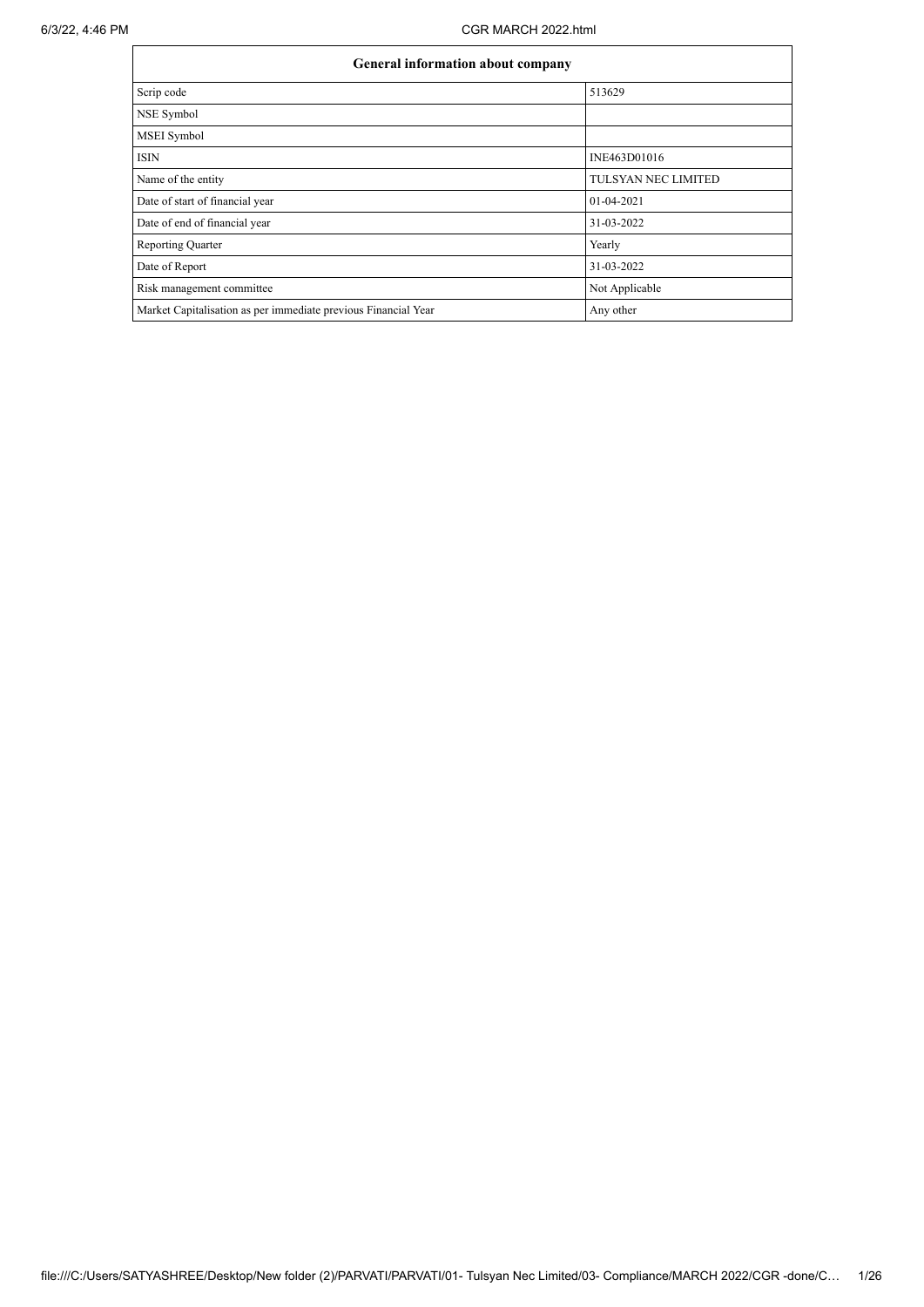## **Annexure I**

## **Annexure I to be submitted by listed entity on quarterly basis**

## **I. Composition of Board of Directors**

|                                  |            |            |                                                |                                       |                               |                          | Disclosure of notes on composition of board of directors explanatory                                 |                                             |                                          |                                                     |                      |                                            |                                                                                                                                                |                                                                                                                                                                      |                                                                                                                                                                          |                                                                                                                                       |  |
|----------------------------------|------------|------------|------------------------------------------------|---------------------------------------|-------------------------------|--------------------------|------------------------------------------------------------------------------------------------------|---------------------------------------------|------------------------------------------|-----------------------------------------------------|----------------------|--------------------------------------------|------------------------------------------------------------------------------------------------------------------------------------------------|----------------------------------------------------------------------------------------------------------------------------------------------------------------------|--------------------------------------------------------------------------------------------------------------------------------------------------------------------------|---------------------------------------------------------------------------------------------------------------------------------------|--|
|                                  |            |            |                                                |                                       |                               |                          |                                                                                                      |                                             |                                          | Whether the listed entity has a Regular Chairperson |                      | Yes                                        |                                                                                                                                                |                                                                                                                                                                      |                                                                                                                                                                          |                                                                                                                                       |  |
|                                  |            |            |                                                |                                       |                               |                          |                                                                                                      |                                             |                                          | Whether Chairperson is related to MD or CEO         |                      | Yes                                        |                                                                                                                                                |                                                                                                                                                                      |                                                                                                                                                                          |                                                                                                                                       |  |
| the Director                     | PAN        | <b>DIN</b> | Category 1<br>of directors                     | Category 2<br>of directors            | Category<br>3 of<br>directors | Date<br>of<br>Birth      | Whether<br>special<br>resolution<br>passed?<br>[Refer Reg.<br>$17(1A)$ of<br>Listing<br>Regulations] | Date of<br>passing<br>special<br>resolution | <b>Initial Date</b><br>of<br>appointment | Date of Re-<br>appointment                          | Date of<br>cessation | Tenure<br>of<br>director<br>(in<br>months) | No of<br>Directorship<br>in listed<br>entities<br>including<br>this listed<br>entity (Refer<br>Regulation<br>17A of<br>Listing<br>Regulations) | No of<br>Independent<br>Directorship<br>in listed<br>entities<br>including<br>this listed<br>entity<br>(Refer<br>Regulation<br>$17A(1)$ of<br>Listing<br>Regulations | Number of<br>memberships<br>in Audit/<br>Stakeholder<br>Committee(s)<br>including this<br>listed entity<br>(Refer<br>Regulation<br>$26(1)$ of<br>Listing<br>Regulations) | No $\ensuremath{\text{o}}$<br>Chair<br>in A<br>Stake<br>Com<br>held i<br>ent<br>inch<br>this<br>entity<br>Regu<br>26(<br>Lis<br>Regul |  |
| <b>JMAR</b>                      | ABRPT3382L | 00632823   | Executive<br>Director                          | Chairperson<br>related to<br>Promoter | MD                            | $18-$<br>$02 -$<br>1960  | NA                                                                                                   |                                             | 12-07-1996                               | 26-09-2019                                          |                      |                                            |                                                                                                                                                | $\overline{0}$                                                                                                                                                       | $\theta$                                                                                                                                                                 | $\Omega$                                                                                                                              |  |
| <b>TULSYAN</b>                   | ABTPT8316J | 00632802   | Executive<br>Director                          | Not<br>Applicable                     | MD                            | $12 -$<br>$01 -$<br>1964 | NA                                                                                                   |                                             | 01-10-1996                               | 26-09-2019                                          |                      |                                            |                                                                                                                                                | $\Omega$                                                                                                                                                             | $\mathbf{0}$                                                                                                                                                             | $\Omega$                                                                                                                              |  |
| <b>LLA</b>                       | ADOPA6454D | 00632864   | Executive<br>Director                          | Not<br>Applicable                     |                               | $26 -$<br>$06 -$<br>1963 | NA                                                                                                   |                                             | 22-09-2011                               | 26-09-2019                                          |                      |                                            |                                                                                                                                                | $\overline{0}$                                                                                                                                                       | 2                                                                                                                                                                        | $\Omega$                                                                                                                              |  |
| <b>ANATHAN</b><br><b>JARATHY</b> | AICPP7554J | 08277111   | Non-<br>Executive -<br>Independent<br>Director | Not<br>Applicable                     |                               | $20 -$<br>$05 -$<br>1955 | NA                                                                                                   |                                             | 13-11-2018                               |                                                     |                      | 60                                         |                                                                                                                                                |                                                                                                                                                                      | $\overline{2}$                                                                                                                                                           |                                                                                                                                       |  |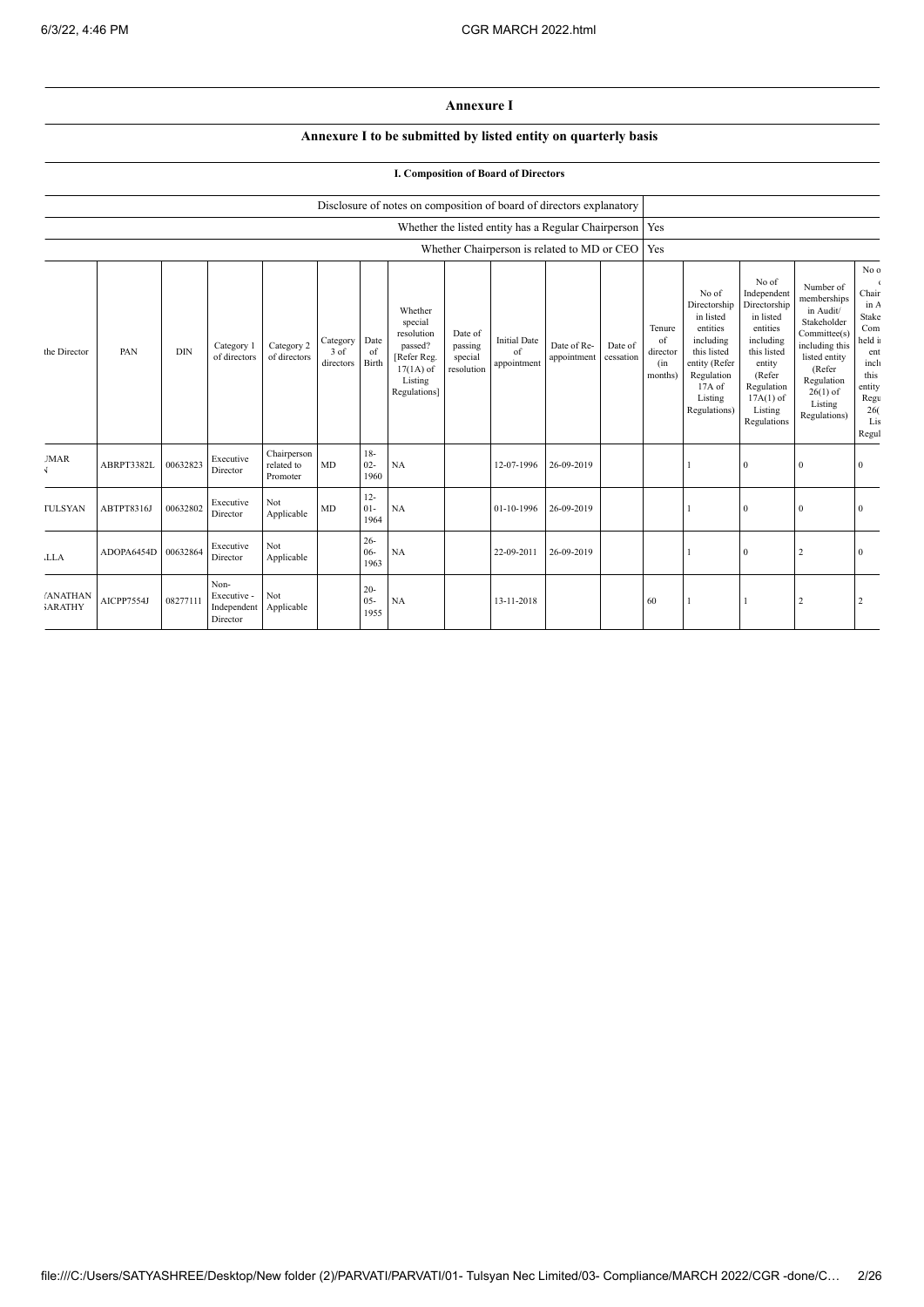$\overline{\phantom{a}}$ 

|           |                                                     | <b>1. Composition of Board of Directors</b>            |                     |            |                                                |                                        |                   |                          |                                                                                                      |                                             |                                          |                            |                      |                                            |                                                                                                                                                |                                                                                                                                                    |
|-----------|-----------------------------------------------------|--------------------------------------------------------|---------------------|------------|------------------------------------------------|----------------------------------------|-------------------|--------------------------|------------------------------------------------------------------------------------------------------|---------------------------------------------|------------------------------------------|----------------------------|----------------------|--------------------------------------------|------------------------------------------------------------------------------------------------------------------------------------------------|----------------------------------------------------------------------------------------------------------------------------------------------------|
|           |                                                     |                                                        |                     |            |                                                |                                        |                   |                          | Disclosure of notes on composition of board of directors explanatory                                 |                                             |                                          |                            |                      |                                            |                                                                                                                                                |                                                                                                                                                    |
|           | Whether the listed entity has a Regular Chairperson |                                                        |                     |            |                                                |                                        |                   |                          |                                                                                                      |                                             |                                          |                            |                      |                                            |                                                                                                                                                |                                                                                                                                                    |
| <b>Sr</b> | Title<br>(Mr)<br>Ms)                                | Name of the Director                                   | PAN                 | <b>DIN</b> | Category 1<br>of directors                     | Category 2 Category<br>of<br>directors | 3 of<br>directors | Date<br>of<br>Birth      | Whether<br>special<br>resolution<br>passed?<br>[Refer Reg.<br>$17(1A)$ of<br>Listing<br>Regulations] | Date of<br>passing<br>special<br>resolution | <b>Initial Date</b><br>of<br>appointment | Date of Re-<br>appointment | Date of<br>cessation | Tenure<br>of<br>director<br>(in<br>months) | No of<br>Directorship<br>in listed<br>entities<br>including<br>this listed<br>entity (Refer<br>Regulation<br>17A of<br>Listing<br>Regulations) | No of<br>Independ<br><b>Directors</b><br>in liste<br>entitie<br>includi<br>this list<br>entity<br>(Refe<br>Regulat<br>17A(1)<br>Listin<br>Regulati |
| 5         | Mrs                                                 | <b>ANTONISAMY</b><br><b>AXILIUM</b><br><b>JAYAMARY</b> | ACEPJ8106G 07410090 |            | Non-<br>Executive -<br>Independent<br>Director | Not<br>Applicable                      |                   | $07 -$<br>$03 -$<br>1961 | NA                                                                                                   |                                             | 10-09-2019                               |                            |                      | 60                                         |                                                                                                                                                |                                                                                                                                                    |
| 6         | Mr                                                  | SOMASUNDARAM<br>PONSING MOHAN<br><b>RAM</b>            | ASBPP8806A 08883633 |            | Non-<br>Executive -<br>Independent<br>Director | Not<br>Applicable                      |                   | $19-$<br>$03 -$<br>1961  | NA                                                                                                   |                                             | 19-09-2020                               |                            |                      | 60                                         |                                                                                                                                                |                                                                                                                                                    |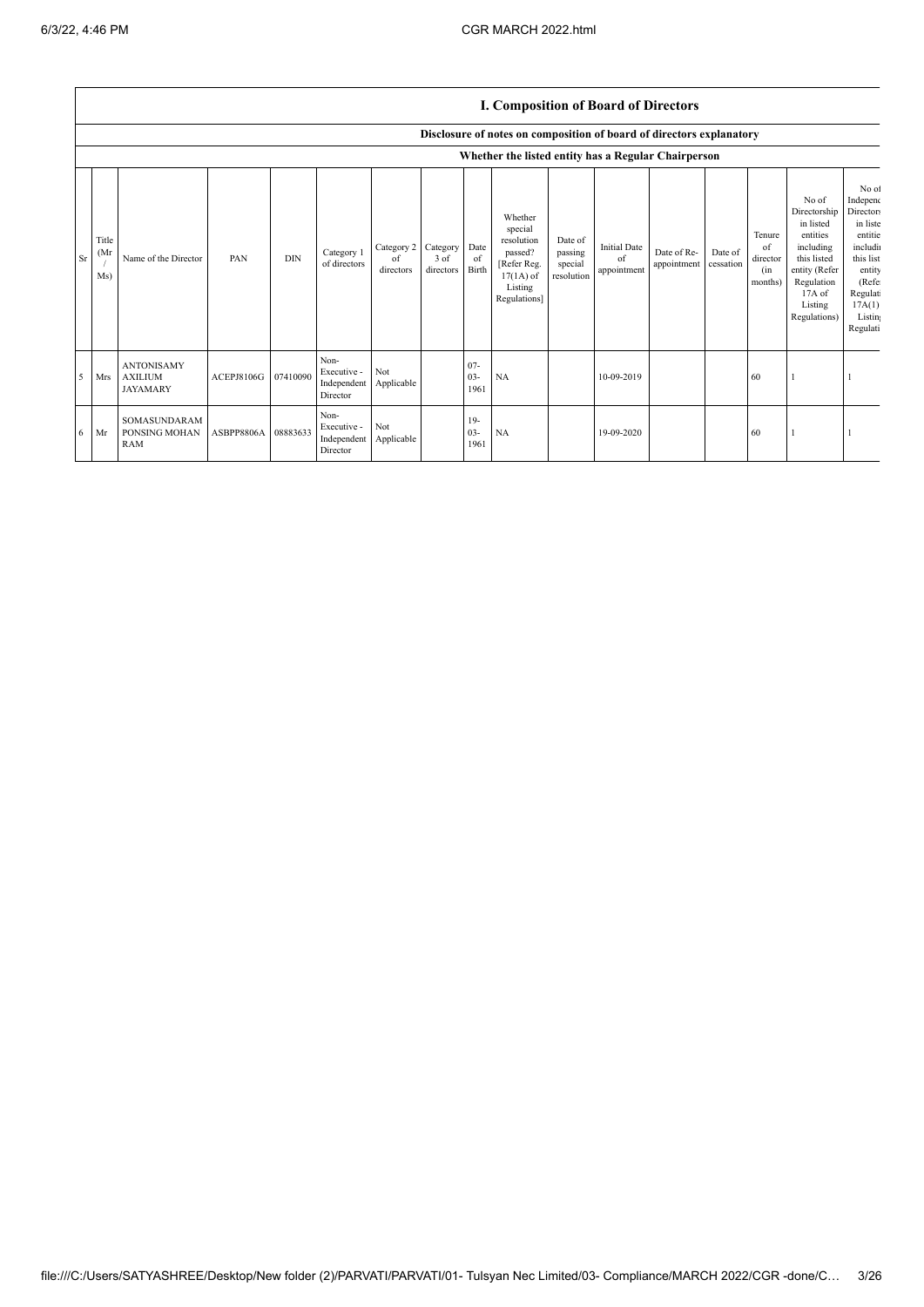|                | <b>Audit Committee Details</b>                                               |                                          |                                                       |                        |                      |         |  |  |  |  |
|----------------|------------------------------------------------------------------------------|------------------------------------------|-------------------------------------------------------|------------------------|----------------------|---------|--|--|--|--|
|                |                                                                              |                                          | Whether the Audit Committee has a Regular Chairperson | <b>Yes</b>             |                      |         |  |  |  |  |
| Sr             | <b>DIN</b><br>Name of Committee members<br>Category 1 of directors<br>Number |                                          | Category 2 of<br>directors                            | Date of<br>Appointment | Date of<br>Cessation | Remarks |  |  |  |  |
|                | 08277111                                                                     | <b>MANOGYANATHAN</b><br>PARTHASARATHY    | Non-Executive -<br>Independent Director               | Chairperson            | 13-11-2018           |         |  |  |  |  |
| $\overline{2}$ | 00632864                                                                     | <b>SANJAY AGARWALLA</b>                  | <b>Executive Director</b>                             | Member                 | 29-05-2015           |         |  |  |  |  |
|                | 07410090                                                                     | ANTONISAMY AXILIUM<br><b>JAYAMARY</b>    | Non-Executive -<br>Independent Director               | Member                 | 14-11-2019           |         |  |  |  |  |
| 4              | 08883633                                                                     | SOMASUNDARAM PONSING<br><b>MOHAN RAM</b> | Non-Executive -<br>Independent Director               | Member                 | 19-09-2020           |         |  |  |  |  |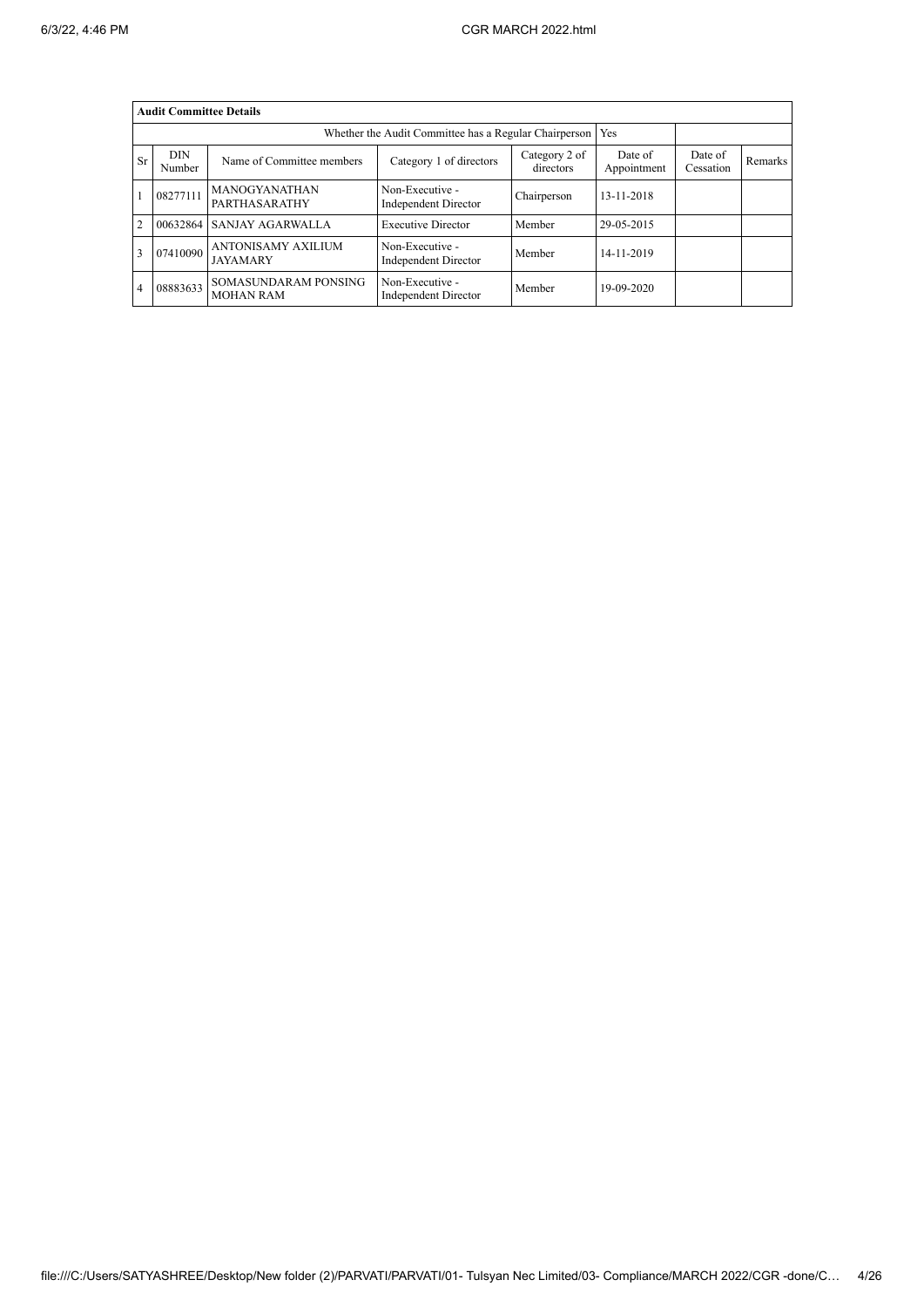|           | Nomination and remuneration committee |                                                                                   |                                                |                      |            |  |  |  |  |  |
|-----------|---------------------------------------|-----------------------------------------------------------------------------------|------------------------------------------------|----------------------|------------|--|--|--|--|--|
|           |                                       | Whether the Nomination and remuneration committee has a Regular Chairperson   Yes |                                                |                      |            |  |  |  |  |  |
| <b>Sr</b> | <b>DIN</b><br>Number                  | Name of Committee members                                                         | Date of<br>Appointment                         | Date of<br>Cessation | Remarks    |  |  |  |  |  |
|           | 08277111                              | MANOGYANATHAN<br>PARTHASARATHY                                                    | Non-Executive -<br>Independent Director        | Chairperson          | 13-11-2018 |  |  |  |  |  |
| 2         | 07410090                              | ANTONISAMY AXILIUM<br><b>JAYAMARY</b>                                             | Non-Executive -<br><b>Independent Director</b> | Member               | 14-11-2019 |  |  |  |  |  |
| 3         | 08883633                              | SOMASUNDARAM PONSING<br><b>MOHAN RAM</b>                                          | Non-Executive -<br>Independent Director        | Member               | 19-09-2020 |  |  |  |  |  |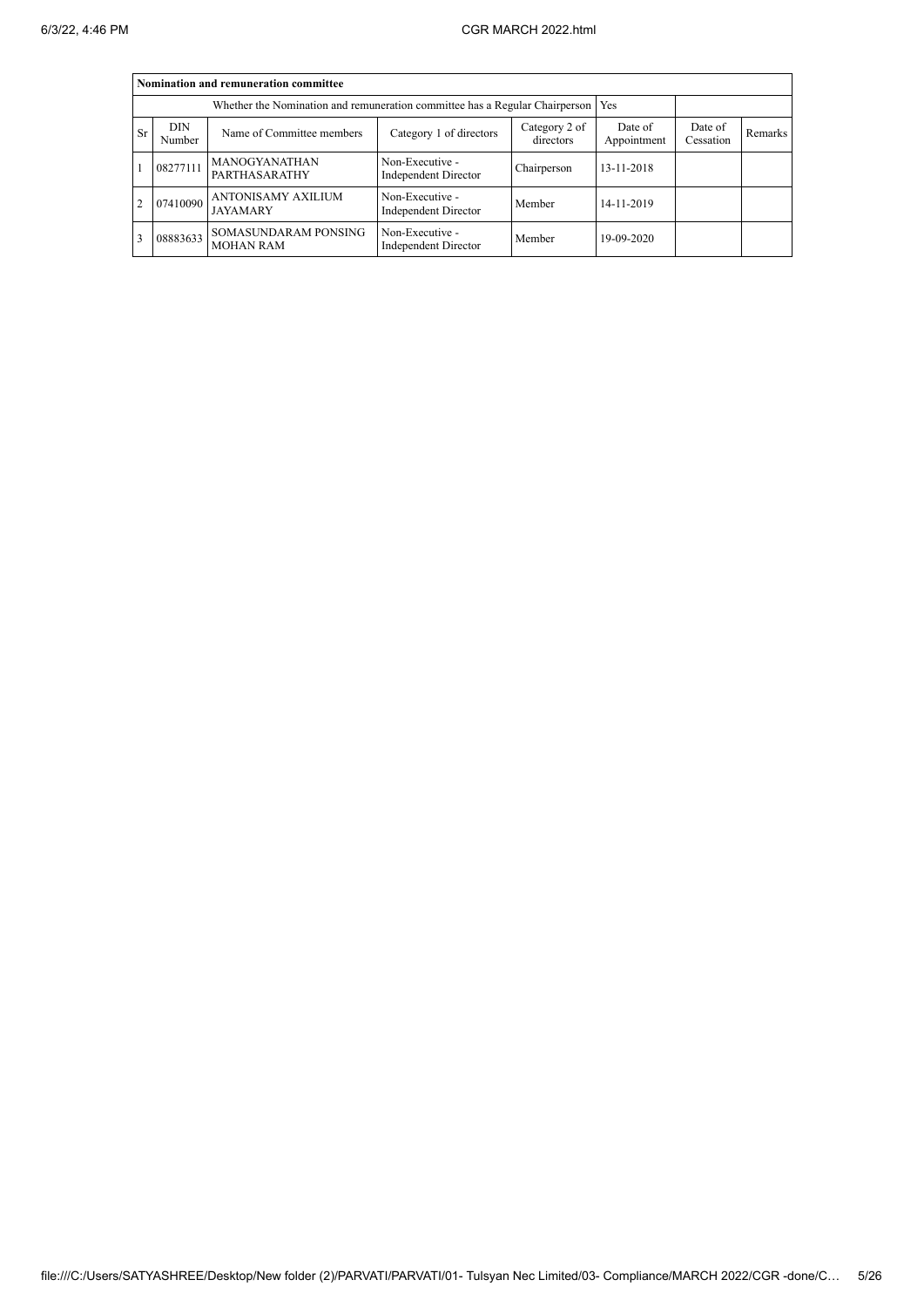|               | <b>Stakeholders Relationship Committee</b> |                                                                                    |                                                |             |            |                      |         |  |  |  |
|---------------|--------------------------------------------|------------------------------------------------------------------------------------|------------------------------------------------|-------------|------------|----------------------|---------|--|--|--|
|               |                                            | Whether the Stakeholders Relationship Committee has a Regular Chairperson   Yes    |                                                |             |            |                      |         |  |  |  |
| <b>Sr</b>     | DIN.<br>Number                             | Category 2 of<br>Category 1 of directors<br>Name of Committee members<br>directors |                                                |             |            | Date of<br>Cessation | Remarks |  |  |  |
|               | 08277111                                   | MANOGYANATHAN<br>PARTHASARATHY                                                     | Non-Executive -<br>Independent Director        | Chairperson | 14-02-2020 |                      |         |  |  |  |
| $\mathcal{D}$ | 00632864                                   | <b>SANJAY AGARWALLA</b>                                                            | <b>Executive Director</b>                      | Member      | 14-12-2017 |                      |         |  |  |  |
|               | 07410090                                   | ANTONISAMY AXILIUM<br><b>JAYAMARY</b>                                              | Non-Executive -<br><b>Independent Director</b> | Member      | 14-11-2019 |                      |         |  |  |  |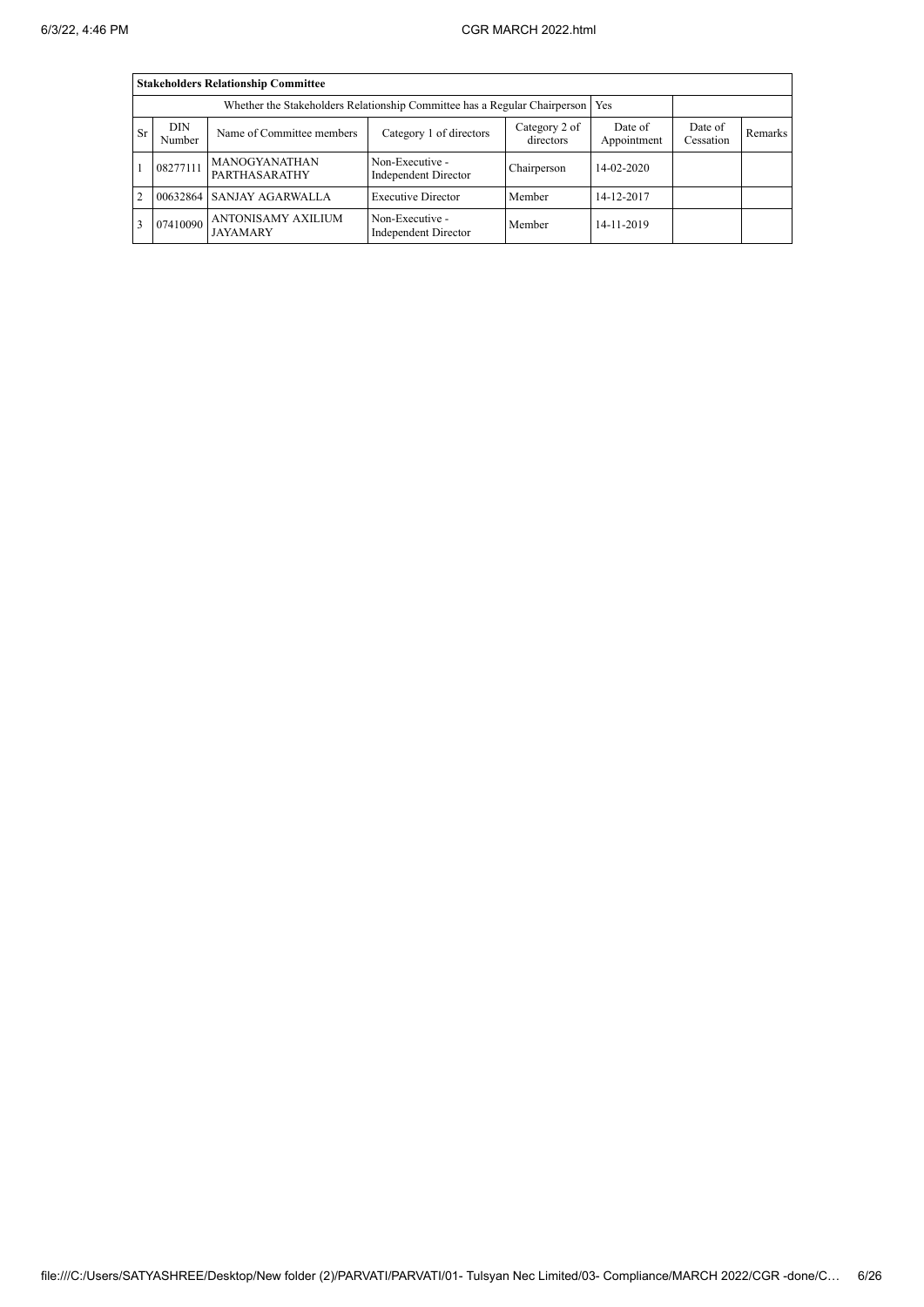|           | <b>Risk Management Committee</b> |                                                                 |                            |                            |                        |                      |         |  |  |
|-----------|----------------------------------|-----------------------------------------------------------------|----------------------------|----------------------------|------------------------|----------------------|---------|--|--|
|           |                                  | Whether the Risk Management Committee has a Regular Chairperson |                            |                            |                        |                      |         |  |  |
| <b>Sr</b> | DIN<br>Number                    | Name of Committee<br>members                                    | Category 1 of<br>directors | Category 2 of<br>directors | Date of<br>Appointment | Date of<br>Cessation | Remarks |  |  |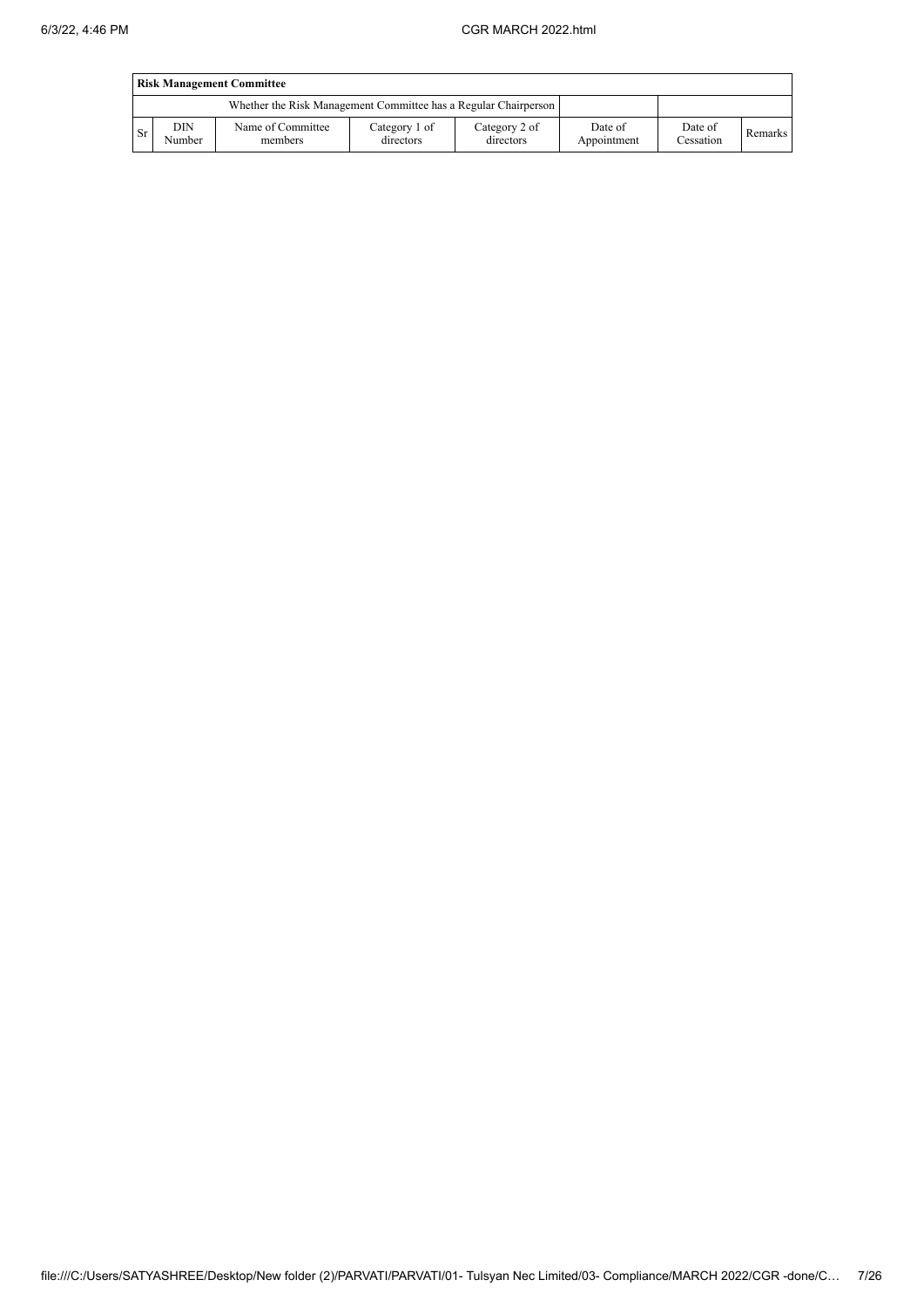|           | Corporate Social Responsibility Committee |                                                                                 |                            |                            |                        |                      |         |  |  |
|-----------|-------------------------------------------|---------------------------------------------------------------------------------|----------------------------|----------------------------|------------------------|----------------------|---------|--|--|
|           |                                           | Whether the Corporate Social Responsibility Committee has a Regular Chairperson |                            |                            |                        |                      |         |  |  |
| <b>Sr</b> | DIN<br>Number                             | Name of Committee<br>members                                                    | Category 1 of<br>directors | Category 2 of<br>directors | Date of<br>Appointment | Date of<br>Cessation | Remarks |  |  |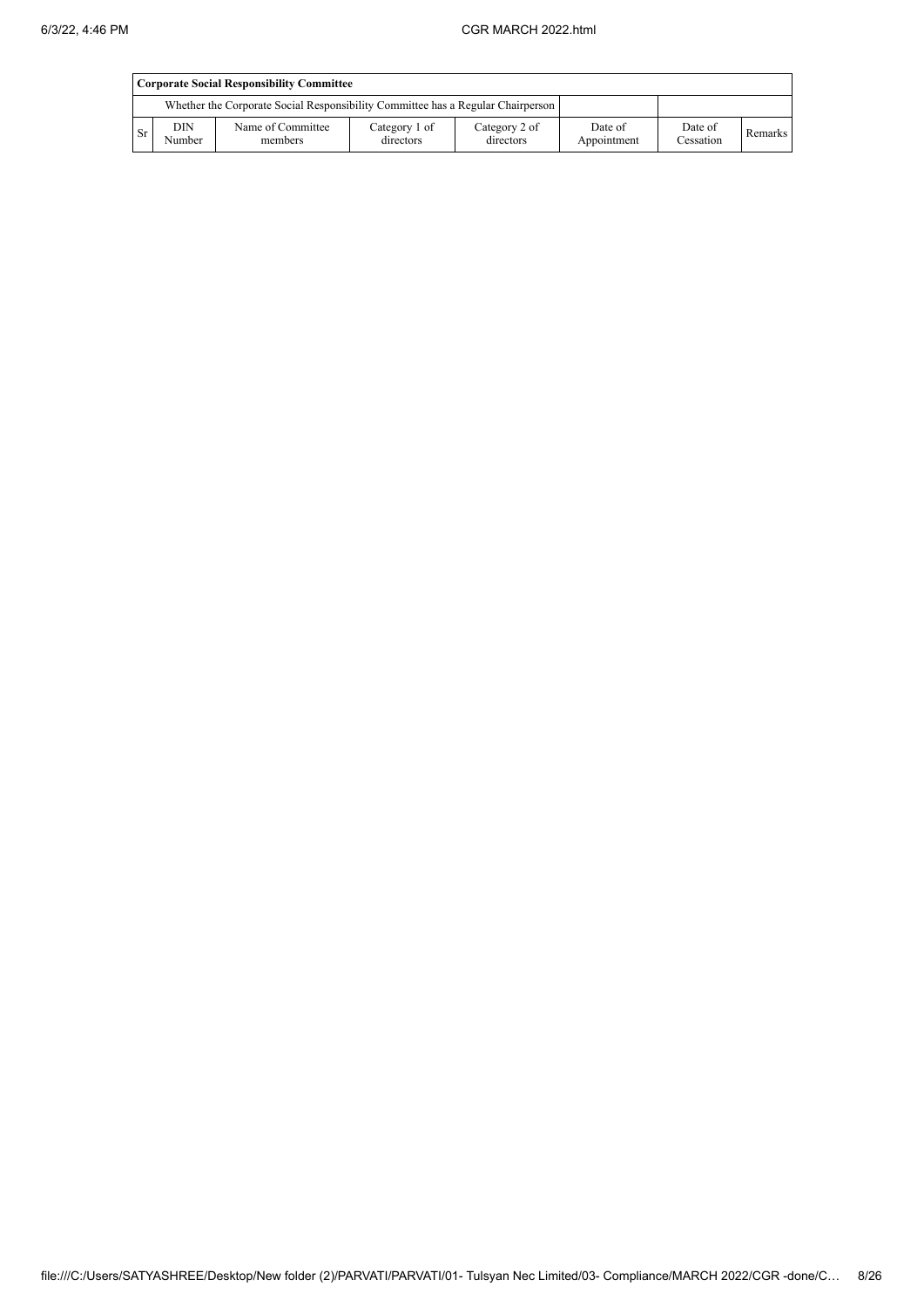| <b>Other Committee</b> |                                                                                                                                                  |  |  |
|------------------------|--------------------------------------------------------------------------------------------------------------------------------------------------|--|--|
|                        | Sr   DIN Number   Name of Committee members   Name of other committee   Category 1 of directors   Category 2 of directors   Remarks <sup> </sup> |  |  |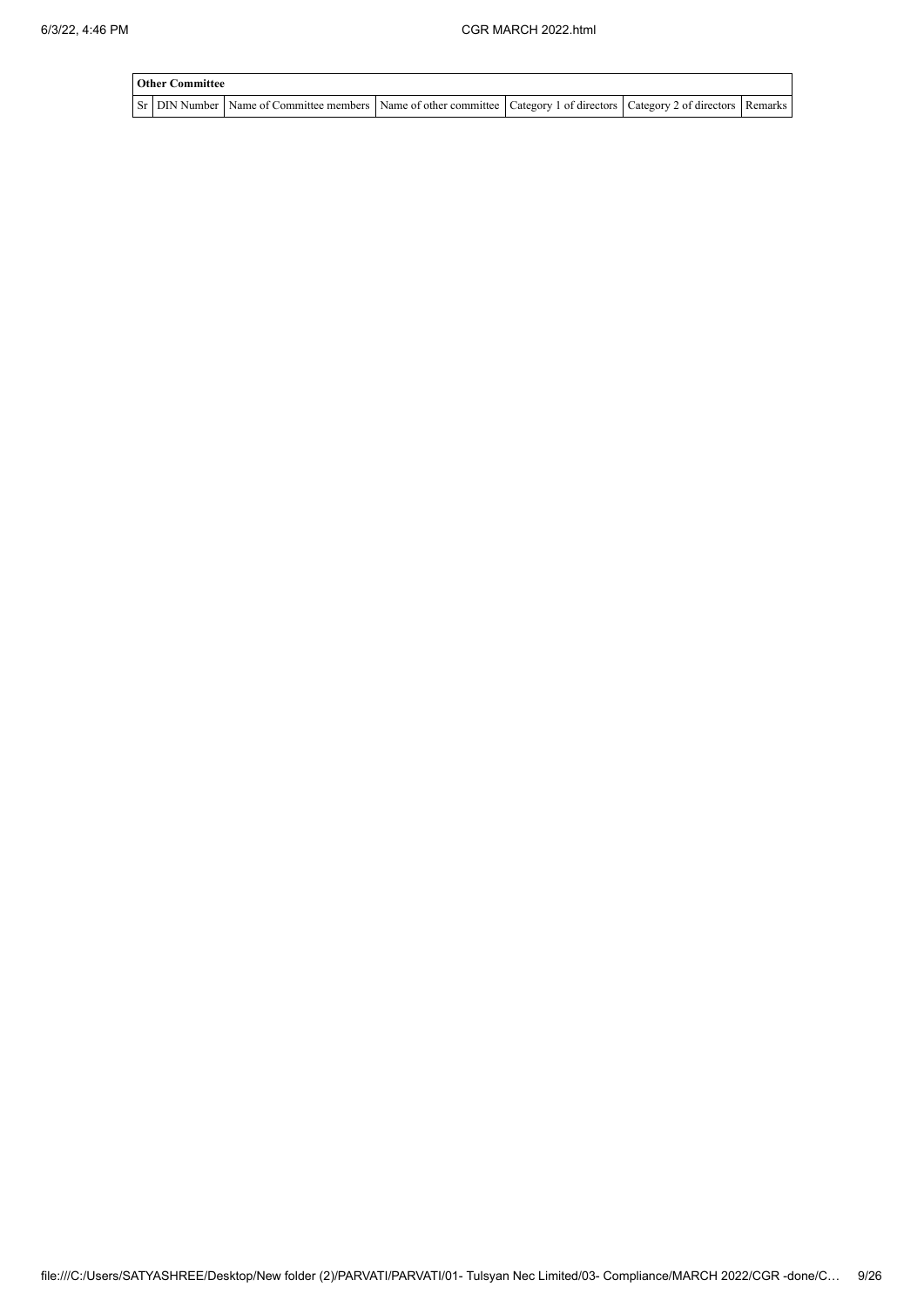|               | Annexure 1                                                          |                                                               |                                                                      |                                       |                                                     |                                                                                      |                                                                        |  |  |
|---------------|---------------------------------------------------------------------|---------------------------------------------------------------|----------------------------------------------------------------------|---------------------------------------|-----------------------------------------------------|--------------------------------------------------------------------------------------|------------------------------------------------------------------------|--|--|
|               | <b>Annexure 1</b>                                                   |                                                               |                                                                      |                                       |                                                     |                                                                                      |                                                                        |  |  |
|               | III. Meeting of Board of Directors                                  |                                                               |                                                                      |                                       |                                                     |                                                                                      |                                                                        |  |  |
|               | Disclosure of notes on meeting of<br>board of directors explanatory |                                                               |                                                                      |                                       |                                                     |                                                                                      |                                                                        |  |  |
| Sr            | Date(s) of<br>meeting (if any)<br>in the previous<br>quarter        | $Date(s)$ of<br>meeting (if any)<br>in the current<br>quarter | Maximum gap<br>between any two<br>consecutive (in<br>number of days) | Notes for<br>not<br>providing<br>Date | Whether<br>requirement of<br>Quorum met<br>(Yes/No) | Number of Directors<br>present* (All directors<br>including Independent<br>Director) | No. of<br>Independent<br><b>Directors</b><br>attending the<br>meeting* |  |  |
|               | 12-11-2021                                                          |                                                               |                                                                      |                                       | Yes                                                 | 6                                                                                    |                                                                        |  |  |
| $\mathcal{D}$ |                                                                     | 14-02-2022                                                    | 93                                                                   |                                       | Yes                                                 | 6                                                                                    |                                                                        |  |  |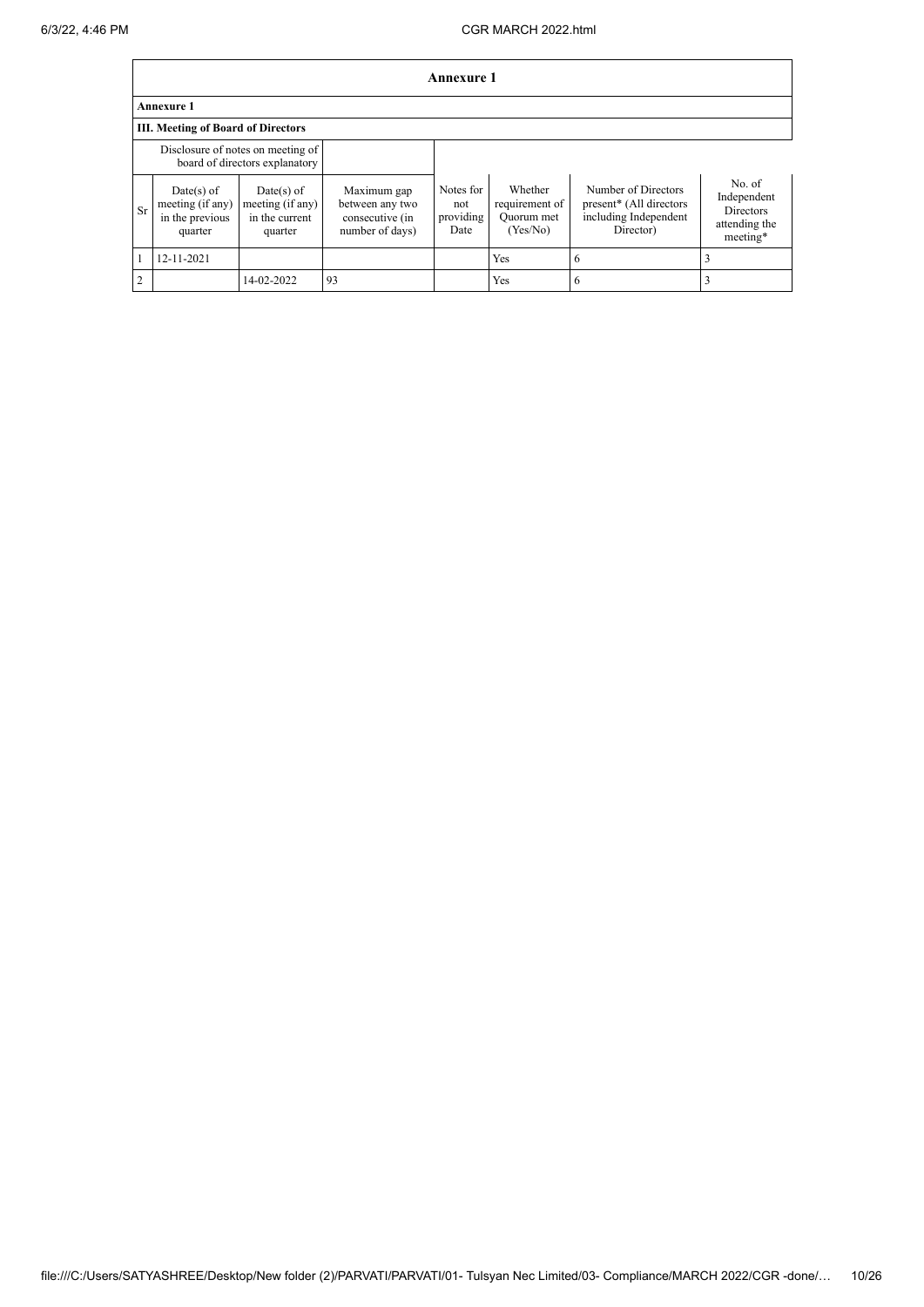$\mathbf{r}$ 

|                | <b>Annexure 1</b>                                        |                                                                                                            |                                                                      |                               |                                       |                                                        |                                                                                            |                                                                        |  |  |
|----------------|----------------------------------------------------------|------------------------------------------------------------------------------------------------------------|----------------------------------------------------------------------|-------------------------------|---------------------------------------|--------------------------------------------------------|--------------------------------------------------------------------------------------------|------------------------------------------------------------------------|--|--|
|                | <b>IV. Meeting of Committees</b>                         |                                                                                                            |                                                                      |                               |                                       |                                                        |                                                                                            |                                                                        |  |  |
|                | Disclosure of notes on meeting of committees explanatory |                                                                                                            |                                                                      |                               |                                       |                                                        |                                                                                            |                                                                        |  |  |
| <b>Sr</b>      | Name of<br>Committee                                     | $Date(s)$ of meeting (Enter<br>dates of Previous quarter<br>and Current quarter in<br>chronological order) | Maximum gap<br>between any two<br>consecutive (in<br>number of days) | Name of<br>other<br>committee | Reson for<br>not<br>providing<br>date | Whether<br>requirement<br>of Quorum<br>met<br>(Yes/No) | Number of<br>Directors present*<br>(All directors<br>including<br>Independent<br>Director) | No. of<br>Independent<br><b>Directors</b><br>attending the<br>meeting* |  |  |
|                | Audit<br>Committee                                       | 12-11-2021                                                                                                 |                                                                      |                               |                                       | Yes                                                    | 4                                                                                          | 3                                                                      |  |  |
| $\overline{2}$ | Audit<br>Committee                                       | 14-02-2022                                                                                                 | 93                                                                   |                               |                                       | Yes                                                    | 4                                                                                          | 3                                                                      |  |  |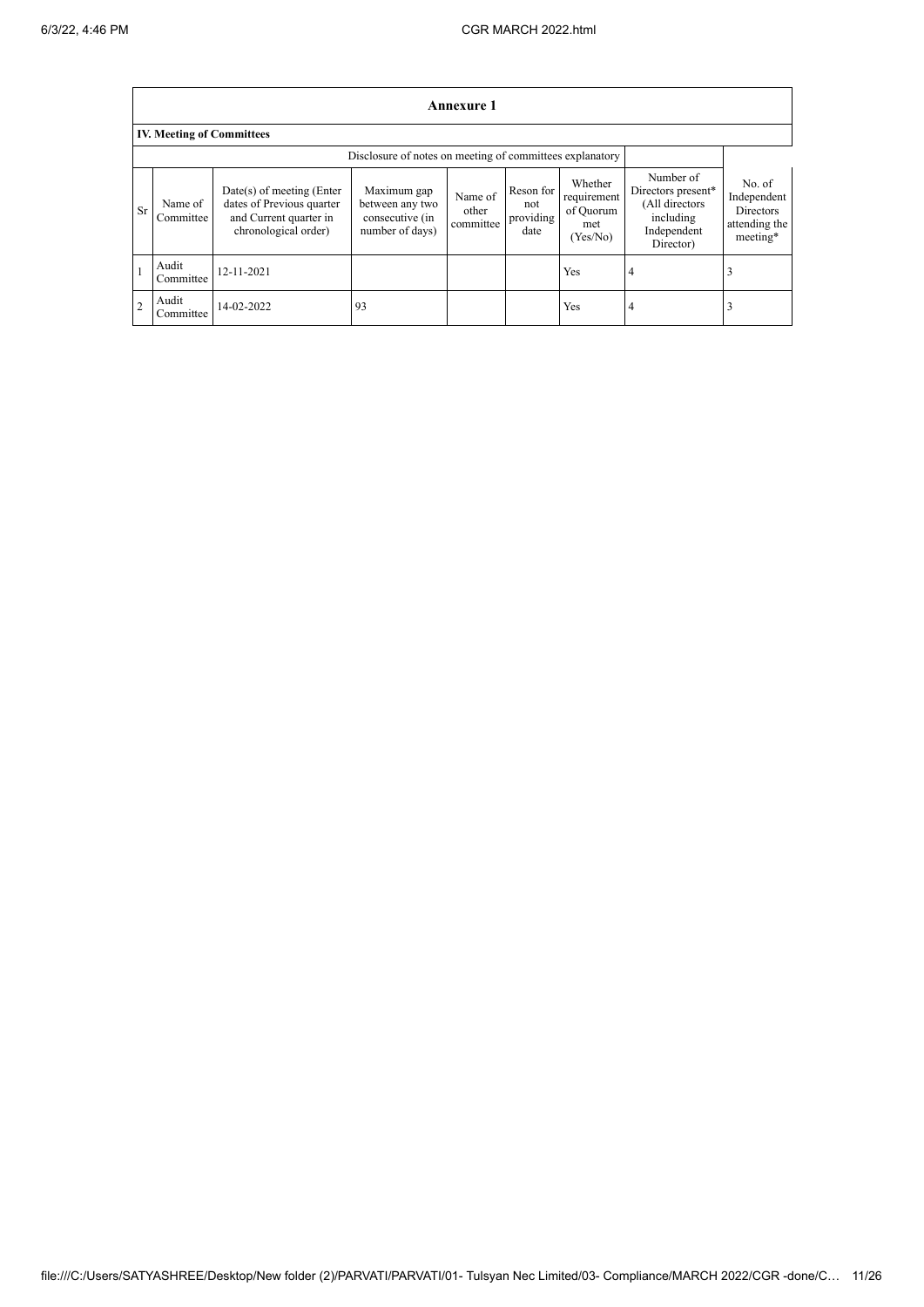|                | Annexure 1                                                                                                |                                  |                                                                    |  |  |  |  |  |
|----------------|-----------------------------------------------------------------------------------------------------------|----------------------------------|--------------------------------------------------------------------|--|--|--|--|--|
|                | <b>V. Related Party Transactions</b>                                                                      |                                  |                                                                    |  |  |  |  |  |
| Sr             | Subject                                                                                                   | Compliance status<br>(Yes/No/NA) | If status is "No" details of non-<br>compliance may be given here. |  |  |  |  |  |
|                | Whether prior approval of audit committee obtained                                                        | <b>Yes</b>                       |                                                                    |  |  |  |  |  |
| $\overline{2}$ | Whether shareholder approval obtained for material RPT                                                    | Yes                              |                                                                    |  |  |  |  |  |
| 3              | Whether details of RPT entered into pursuant to omnibus approval<br>have been reviewed by Audit Committee | <b>NA</b>                        |                                                                    |  |  |  |  |  |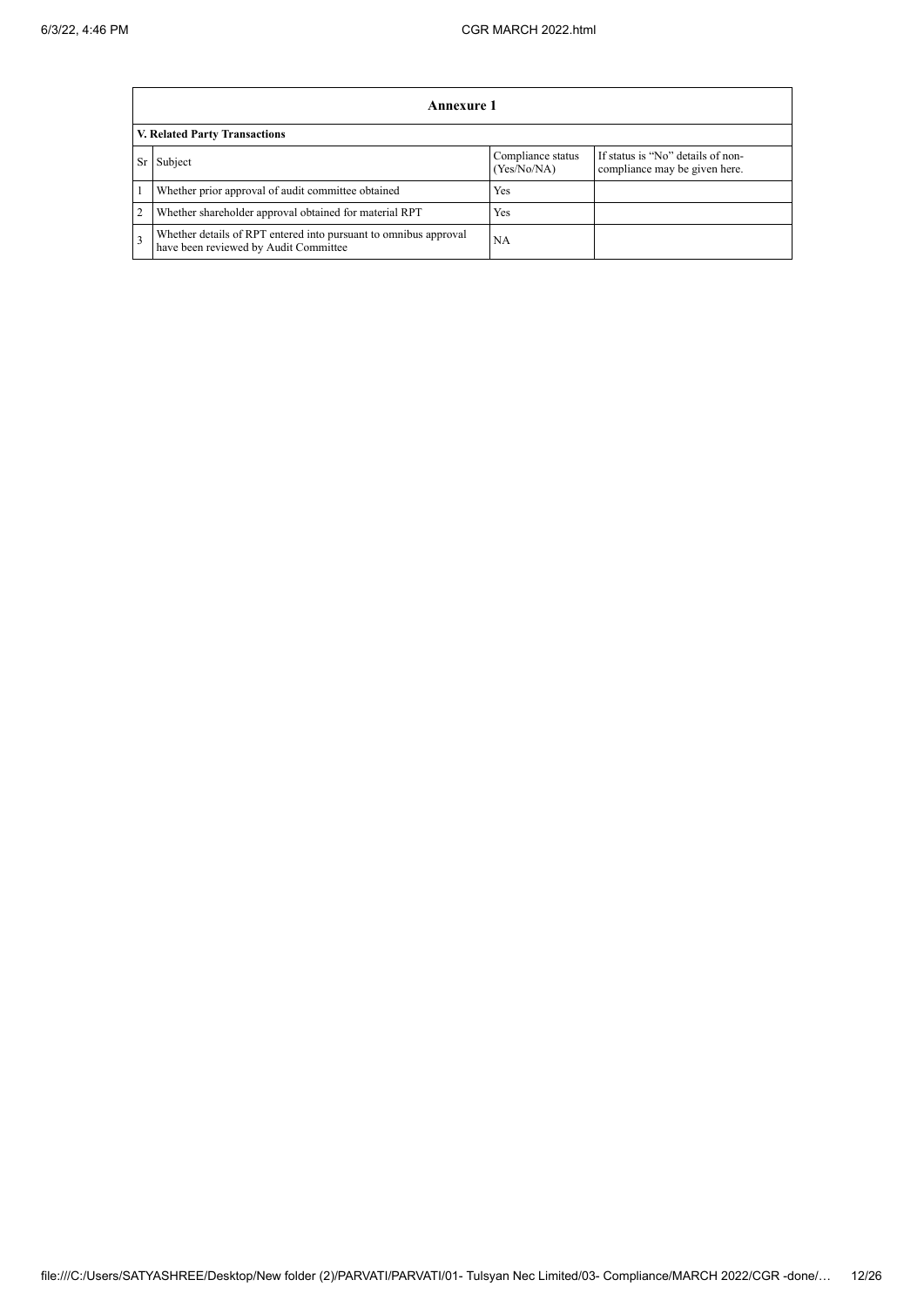|                         | <b>Annexure 1</b>                                                                                                                                                                                               |                               |  |  |  |
|-------------------------|-----------------------------------------------------------------------------------------------------------------------------------------------------------------------------------------------------------------|-------------------------------|--|--|--|
|                         | <b>VI.</b> Affirmations                                                                                                                                                                                         |                               |  |  |  |
|                         | Sr Subject                                                                                                                                                                                                      | Compliance<br>status (Yes/No) |  |  |  |
|                         | The composition of Board of Directors is in terms of SEBI (Listing obligations and disclosure requirements)<br>Regulations, 2015                                                                                | Yes                           |  |  |  |
| $\overline{2}$          | The composition of the following committees is in terms of SEBI(Listing obligations and disclosure requirements)<br>Regulations, 2015 a. Audit Committee                                                        | Yes                           |  |  |  |
| 3                       | The composition of the following committees is in terms of SEBI(Listing obligations and disclosure requirements)<br>Regulations, 2015. b. Nomination & remuneration committee                                   | Yes                           |  |  |  |
| $\overline{\mathbf{4}}$ | The composition of the following committees is in terms of SEBI(Listing obligations and disclosure requirements)<br>Regulations, 2015. c. Stakeholders relationship committee                                   | Yes                           |  |  |  |
| 5                       | The composition of the following committees is in terms of SEBI(Listing obligations and disclosure requirements)<br>Regulations, 2015. d. Risk management committee (applicable to the top 500 listed entities) | NA                            |  |  |  |
| 6                       | The committee members have been made aware of their powers, role and responsibilities as specified in SEBI<br>(Listing obligations and disclosure requirements) Regulations, 2015.                              | Yes                           |  |  |  |
| $\overline{7}$          | The meetings of the board of directors and the above committees have been conducted in the manner as specified in<br>SEBI (Listing obligations and disclosure requirements) Regulations, 2015.                  | Yes                           |  |  |  |
| 8                       | This report and/or the report submitted in the previous quarter has been placed before Board of Directors.                                                                                                      | Yes                           |  |  |  |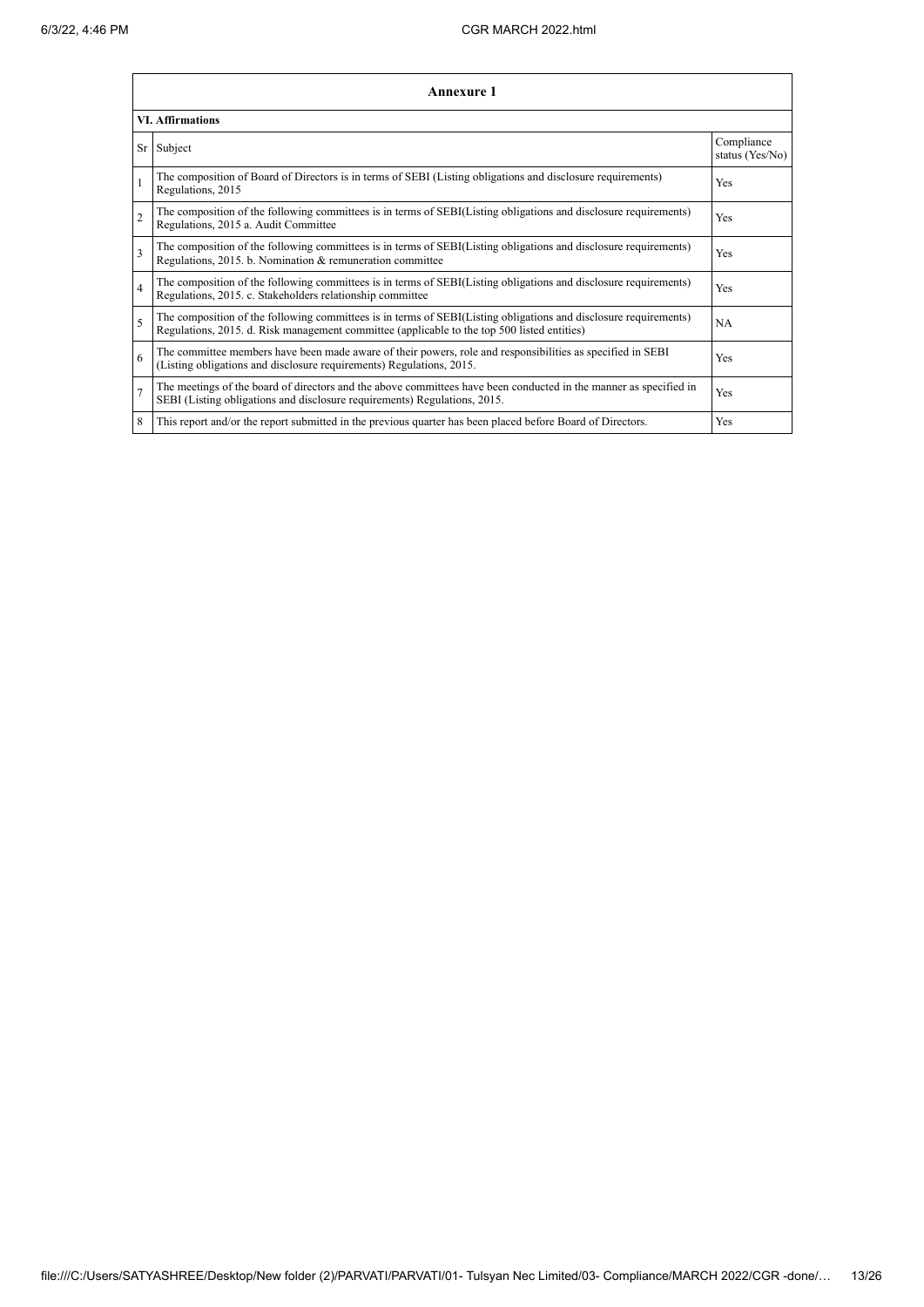|               | <b>Annexure 1</b> |                          |  |  |  |
|---------------|-------------------|--------------------------|--|--|--|
| <sub>Sr</sub> | Subject           | Compliance status        |  |  |  |
|               | Name of signatory | I SANJAY TULSYAN         |  |  |  |
|               | Designation       | <b>Managing Director</b> |  |  |  |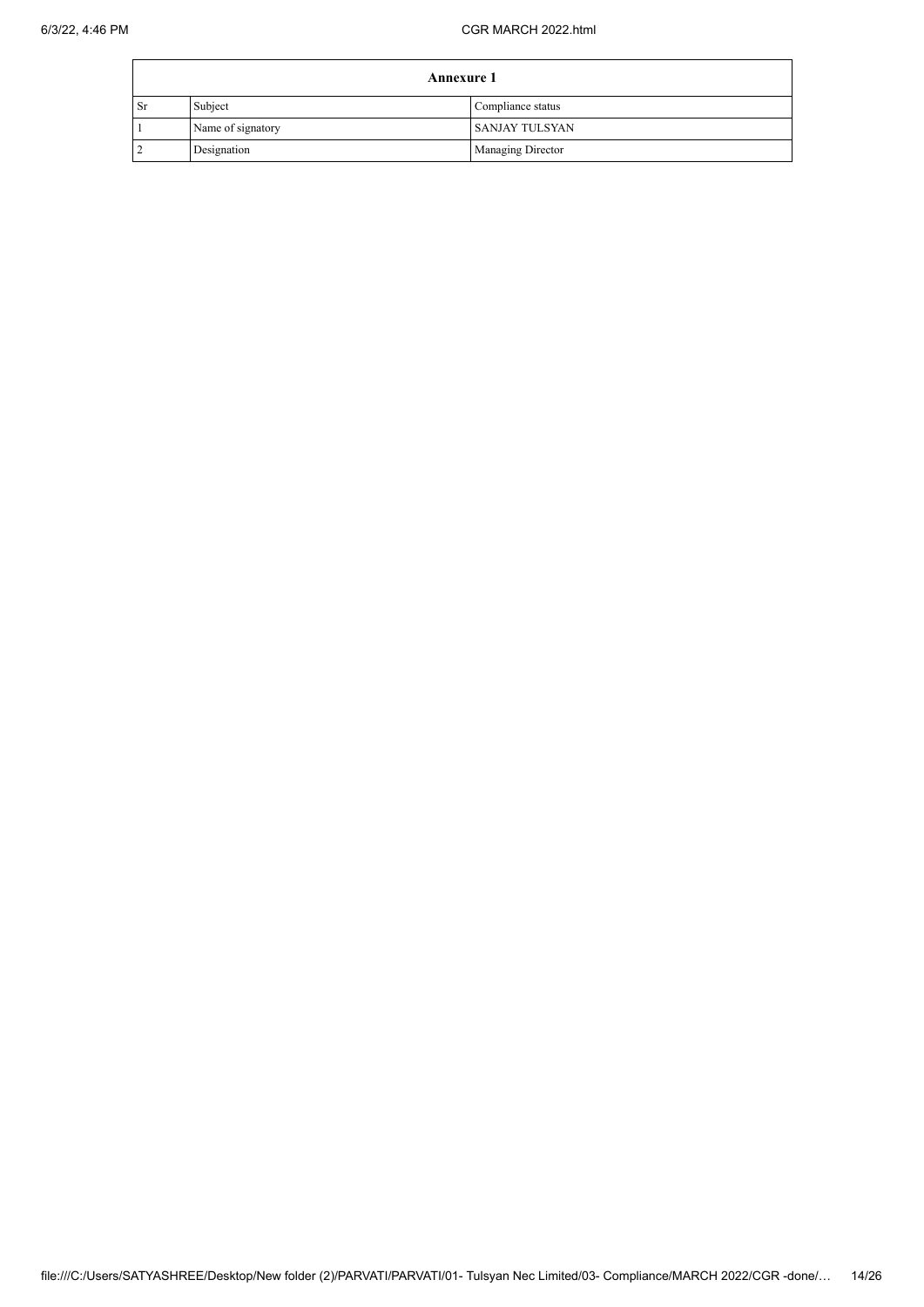|                | <b>Annexure II</b>                                                                      |                                     |                                                                                   |                                                                                                                 |  |
|----------------|-----------------------------------------------------------------------------------------|-------------------------------------|-----------------------------------------------------------------------------------|-----------------------------------------------------------------------------------------------------------------|--|
|                |                                                                                         |                                     |                                                                                   | Annexure II to be submitted by listed entity at the end of the financial year (for the whole of financial year) |  |
|                | I. Disclosure on website in terms of Listing Regulations                                |                                     |                                                                                   |                                                                                                                 |  |
| Sr             | Item                                                                                    | Compliance<br>status<br>(Yes/No/NA) | If status is<br>"No"<br>details of<br>non-<br>compliance<br>may be<br>given here. | Web address                                                                                                     |  |
| 1              | Details of<br>business                                                                  | Yes                                 |                                                                                   | http://tulsyannec.in/about-us/                                                                                  |  |
| $\overline{2}$ | Terms and<br>conditions of<br>appointment<br>of<br>independent<br>directors             | Yes                                 |                                                                                   | http://tulsyannec.in/investors/                                                                                 |  |
| 3              | Composition<br>of various<br>committees of<br>board of<br>directors                     | Yes                                 |                                                                                   | http://tulsyannec.in/investors/                                                                                 |  |
| 4              | Code of<br>conduct of<br>board of<br>directors and<br>senior<br>management<br>personnel | Yes                                 |                                                                                   | http://tulsyannec.co.in/pdf/Code%20of%20Conduct%20for%20Board%20Members%20and%20Senior%20Management.r           |  |
| 5              | Details of<br>establishment<br>of vigil<br>mechanism/<br>Whistle<br>Blower policy       | Yes                                 |                                                                                   | http://tulsyannec.co.in/pdf/Whistle-Blower-Policy.pdf                                                           |  |
| 6              | Criteria of<br>making<br>payments to<br>non-executive<br>directors                      | Yes                                 |                                                                                   | http://tulsyannec.co.in/pdf/policy%20for%20Remuneration%20to%20Directors%20and%20KMP.pdf                        |  |
|                | Policy on<br>dealing with<br>related party<br>transactions                              | Yes                                 |                                                                                   | http://tulsyannec.co.in/pdf/Related%20Party%20Transactions%20Policy.pdf                                         |  |
| 8              | Policy for<br>determining<br>'material'<br>subsidiaries                                 | Yes                                 |                                                                                   | http://tulsyannec.co.in/pdf/Policy%20on%20Material%20Subsidiaries.pdf                                           |  |
| 9              | Details of<br>familiarization<br>programmes<br>imparted to<br>independent<br>directors  | Yes                                 |                                                                                   | http://tulsyannec.co.in/pdf/Familiarisation%20Programme%20for%20Independent%20Directors.pdf                     |  |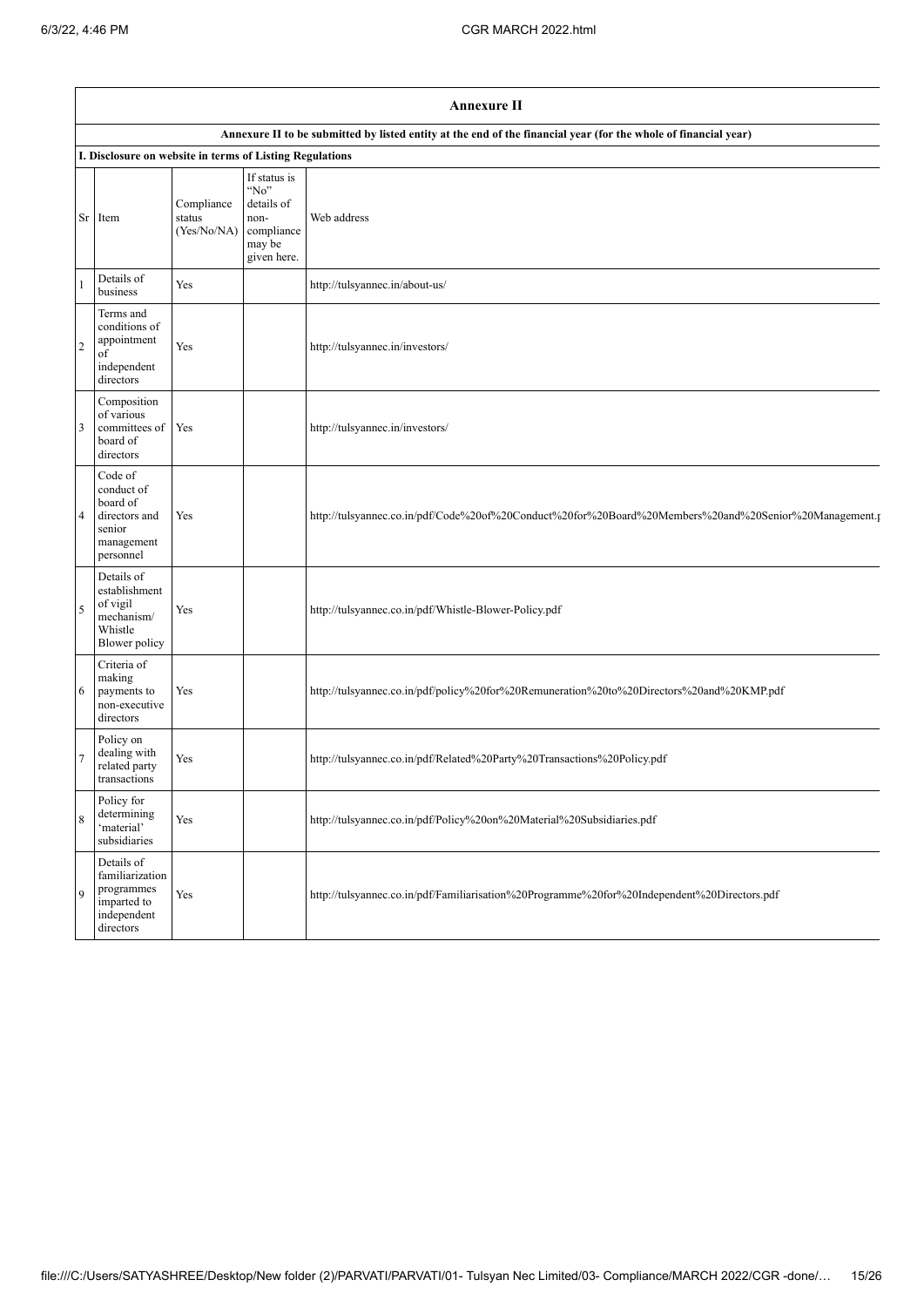|    | <b>Annexure II</b>                                                                                                                                                                              |                                     |                                                                          |                                 |  |  |
|----|-------------------------------------------------------------------------------------------------------------------------------------------------------------------------------------------------|-------------------------------------|--------------------------------------------------------------------------|---------------------------------|--|--|
|    | Annexure II to be submitted by listed entity at the end of the financial year (for the whole of financial year)                                                                                 |                                     |                                                                          |                                 |  |  |
|    | I. Disclosure on website in terms of Listing Regulations                                                                                                                                        |                                     |                                                                          |                                 |  |  |
| Sr | Item                                                                                                                                                                                            | Compliance<br>status<br>(Yes/No/NA) | If status is "No"<br>details of non-<br>compliance may be<br>given here. | Web address                     |  |  |
| 10 | Contact information of the designated officials of the listed<br>entity who are responsible for assisting and handling investor<br>grievances                                                   | Yes                                 |                                                                          | http://tulsyannec.in/investors/ |  |  |
| 11 | email address for grievance redressal and other relevant details                                                                                                                                | Yes                                 |                                                                          | http://tulsyannec.in/investors/ |  |  |
| 12 | Financial results                                                                                                                                                                               | Yes                                 |                                                                          | http://tulsyannec.in/investors/ |  |  |
| 13 | Shareholding pattern                                                                                                                                                                            | Yes                                 |                                                                          | http://tulsyannec.in/investors/ |  |  |
| 14 | Details of agreements entered into with the media companies<br>and/or their associates                                                                                                          | NA                                  |                                                                          |                                 |  |  |
| 15 | Schedule of analyst or institutional investor meet and<br>presentations made by the listed entity to analysts or<br>institutional investors simultaneously with submission to stock<br>exchange | <b>NA</b>                           |                                                                          |                                 |  |  |
| 16 | New name and the old name of the listed entity                                                                                                                                                  | <b>NA</b>                           |                                                                          |                                 |  |  |
| 17 | Advertisements as per regulation 47 (1)                                                                                                                                                         | Yes                                 |                                                                          | http://tulsyannec.in/investors/ |  |  |
| 18 | Credit rating or revision in credit rating obtained                                                                                                                                             | NA                                  |                                                                          |                                 |  |  |
| 19 | Separate audited financial statements of each subsidiary of the<br>listed entity in respect of a relevant financial year                                                                        | Yes                                 |                                                                          | http://tulsyannec.in/investors/ |  |  |
| 20 | Whether company has provided information under separate<br>section on its website as per Regulation $46(2)$                                                                                     | Yes                                 |                                                                          | http://tulsyannec.in/investors/ |  |  |
| 21 | Materiality Policy as per Regulation 30                                                                                                                                                         | Yes                                 |                                                                          | http://tulsyannec.in/investors/ |  |  |
| 22 | Dividend Distribution policy as per Regulation 43A (as<br>applicable)                                                                                                                           | <b>NA</b>                           |                                                                          |                                 |  |  |
| 23 | It is certified that these contents on the website of the listed<br>entity are correct                                                                                                          | Yes                                 |                                                                          | http://tulsyannec.in/investors/ |  |  |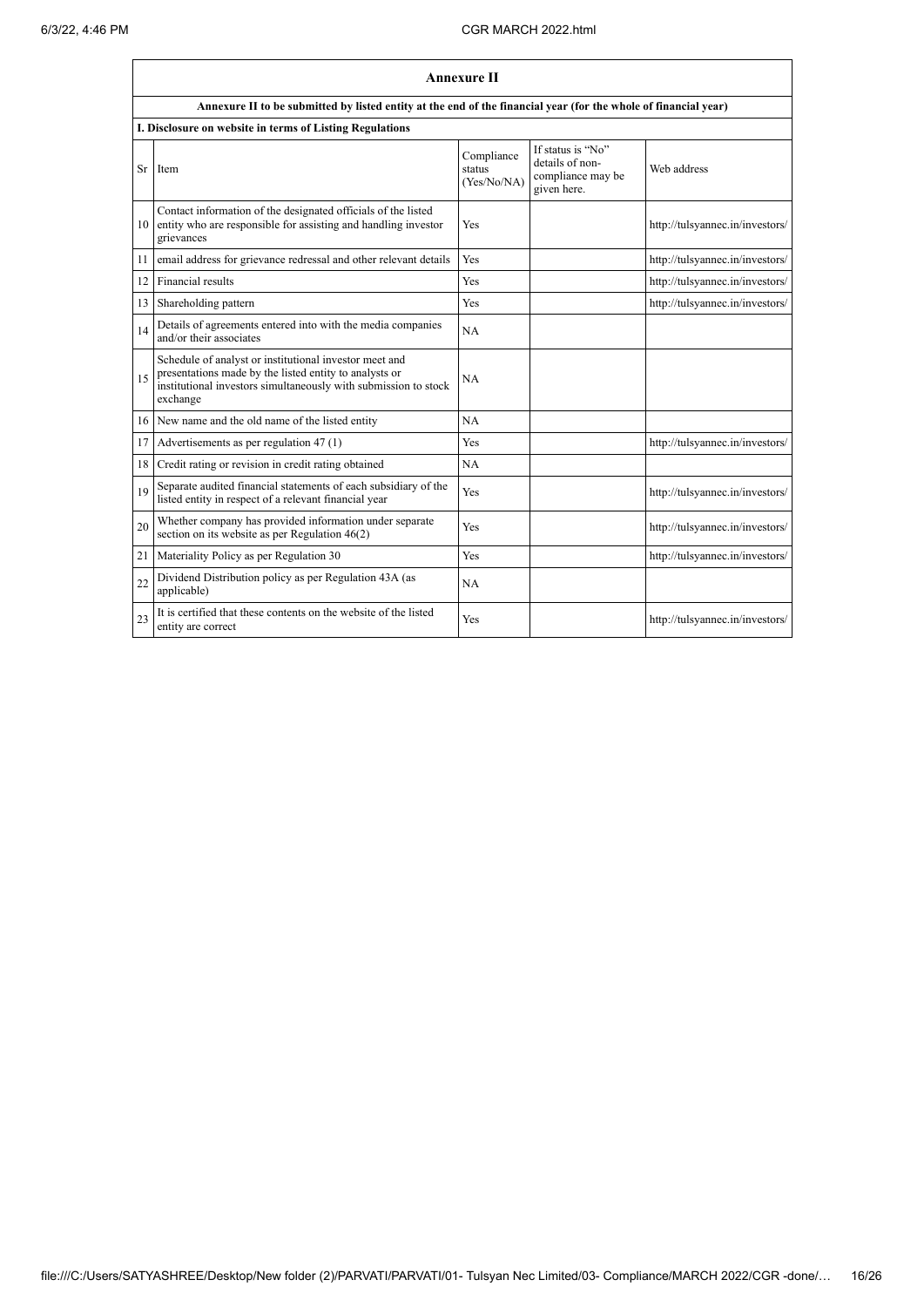|                | <b>Annexure II</b>                                                                                                   |                                |                                     |                                                                    |  |  |
|----------------|----------------------------------------------------------------------------------------------------------------------|--------------------------------|-------------------------------------|--------------------------------------------------------------------|--|--|
|                | <b>II. Annual Affirmations</b>                                                                                       |                                |                                     |                                                                    |  |  |
| Sr             | Particulars                                                                                                          | Regulation<br>Number           | Compliance<br>status<br>(Yes/No/NA) | If status is "No" details of non-<br>compliance may be given here. |  |  |
| $\mathbf{1}$   | Independent director(s) have been appointed in terms of<br>specified criteria of 'independence' and/or 'eligibility' | 16(1)(b) &<br>25(6)            | <b>Yes</b>                          |                                                                    |  |  |
| $\overline{2}$ | Board composition                                                                                                    | 17(1),<br>$17(1A)$ &<br>17(1B) | Yes                                 |                                                                    |  |  |
| 3              | Meeting of Board of directors                                                                                        | 17(2)                          | Yes                                 |                                                                    |  |  |
| 4              | Quorum of Board meeting                                                                                              | 17(2A)                         | Yes                                 |                                                                    |  |  |
| 5              | Review of Compliance Reports                                                                                         | 17(3)                          | Yes                                 |                                                                    |  |  |
| 6              | Plans for orderly succession for appointments                                                                        | 17(4)                          | Yes                                 |                                                                    |  |  |
| 7              | Code of Conduct                                                                                                      | 17(5)                          | Yes                                 |                                                                    |  |  |
| 8              | Fees/compensation                                                                                                    | 17(6)                          | Yes                                 |                                                                    |  |  |
| 9              | Minimum Information                                                                                                  | 17(7)                          | Yes                                 |                                                                    |  |  |
| 10             | Compliance Certificate                                                                                               | 17(8)                          | Yes                                 |                                                                    |  |  |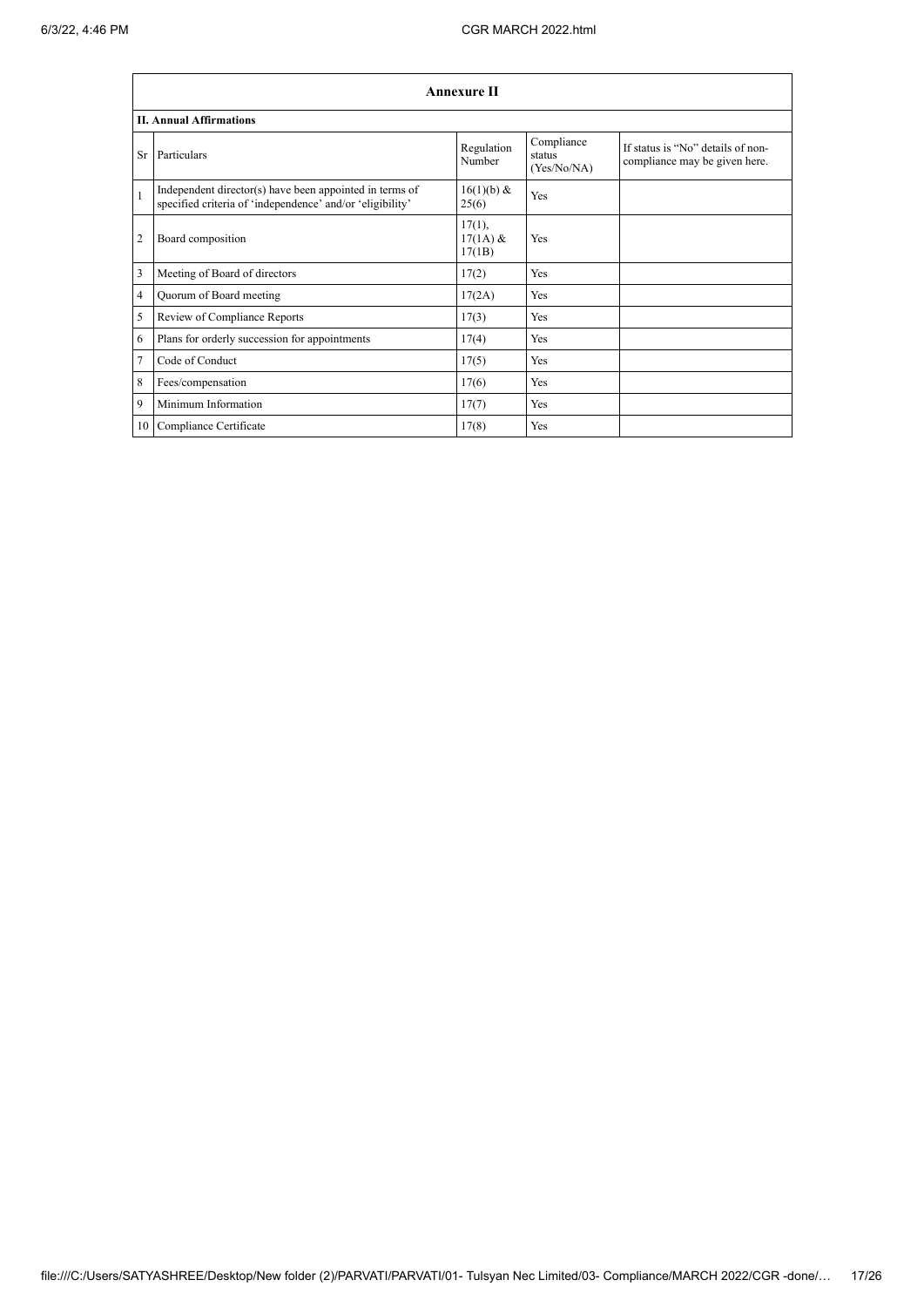|           | Annexure II                                                |                            |                                  |                                                                   |  |  |  |
|-----------|------------------------------------------------------------|----------------------------|----------------------------------|-------------------------------------------------------------------|--|--|--|
|           | <b>II. Annual Affirmations</b>                             |                            |                                  |                                                                   |  |  |  |
| <b>Sr</b> | Particulars                                                | Regulation<br>Number       | Compliance status<br>(Yes/No/NA) | If status is "No" details of non-compliance<br>may be given here. |  |  |  |
| 11        | Risk Assessment & Management                               | 17(9)                      | <b>Yes</b>                       |                                                                   |  |  |  |
| 12        | Performance Evaluation of Independent<br><b>Directors</b>  | 17(10)                     | <b>Yes</b>                       |                                                                   |  |  |  |
| 13        | Recommendation of Board                                    | 17(11)                     | <b>Yes</b>                       |                                                                   |  |  |  |
|           | 14 Maximum number of Directorships                         | 17A                        | <b>Yes</b>                       |                                                                   |  |  |  |
| 15        | Composition of Audit Committee                             | 18(1)                      | <b>Yes</b>                       |                                                                   |  |  |  |
|           | 16 Meeting of Audit Committee                              | 18(2)                      | Yes                              |                                                                   |  |  |  |
| 17        | Composition of nomination & remuneration<br>committee      | 19(1) & (2)                | <b>Yes</b>                       |                                                                   |  |  |  |
| 18        | Quorum of Nomination and Remuneration<br>Committee meeting | 19(2A)                     | <b>Yes</b>                       |                                                                   |  |  |  |
| 19        | Meeting of Nomination and Remuneration<br>Committee        | 19(3A)                     | Yes                              |                                                                   |  |  |  |
| 20        | Composition of Stakeholder Relationship<br>Committee       | $20(1), 20(2)$ &<br>20(2A) | Yes                              |                                                                   |  |  |  |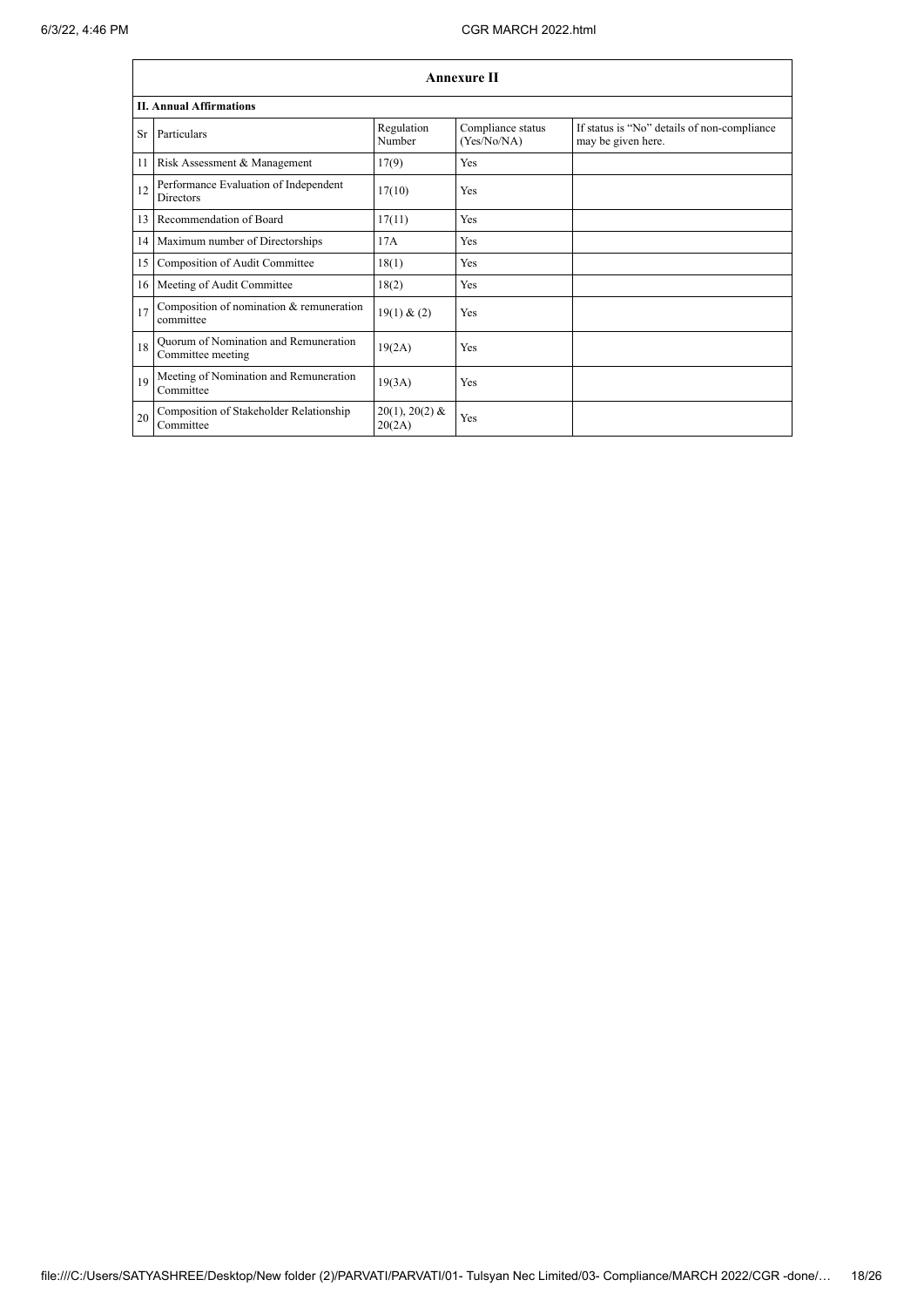|    | <b>Annexure II</b>                                                                     |                                                     |                                  |                                                                    |  |  |
|----|----------------------------------------------------------------------------------------|-----------------------------------------------------|----------------------------------|--------------------------------------------------------------------|--|--|
|    | <b>II. Annual Affirmations</b>                                                         |                                                     |                                  |                                                                    |  |  |
| Sr | Particulars                                                                            | Regulation<br>Number                                | Compliance status<br>(Yes/No/NA) | If status is "No" details of non-<br>compliance may be given here. |  |  |
| 21 | Meeting of Stakeholders Relationship Committee                                         | 20(3A)                                              | Yes                              |                                                                    |  |  |
| 22 | Composition and role of risk management<br>committee                                   | 21(1), (2), (3), (4)                                | NA                               |                                                                    |  |  |
| 23 | Meeting of Risk Management Committee                                                   | 21(3A)                                              | <b>NA</b>                        |                                                                    |  |  |
| 24 | Vigil Mechanism                                                                        | 22                                                  | Yes                              |                                                                    |  |  |
| 25 | Policy for related party Transaction                                                   | $23(1)$ , $(1A)$ , $(5)$ ,<br>$(6)$ , $(7)$ & $(8)$ | Yes                              |                                                                    |  |  |
| 26 | Prior or Omnibus approval of Audit Committee for<br>all related party transactions     | 23(2), (3)                                          | Yes                              |                                                                    |  |  |
| 27 | Approval for material related party transactions                                       | 23(4)                                               | Yes                              |                                                                    |  |  |
| 28 | Disclosure of related party transactions on<br>consolidated basis                      | 23(9)                                               | Yes                              |                                                                    |  |  |
| 29 | Composition of Board of Directors of unlisted<br>material Subsidiary                   | 24(1)                                               | NA                               |                                                                    |  |  |
| 30 | Other Corporate Governance requirements with<br>respect to subsidiary of listed entity | 24(2), (3), (4), (5)<br>&(6)                        | Yes                              |                                                                    |  |  |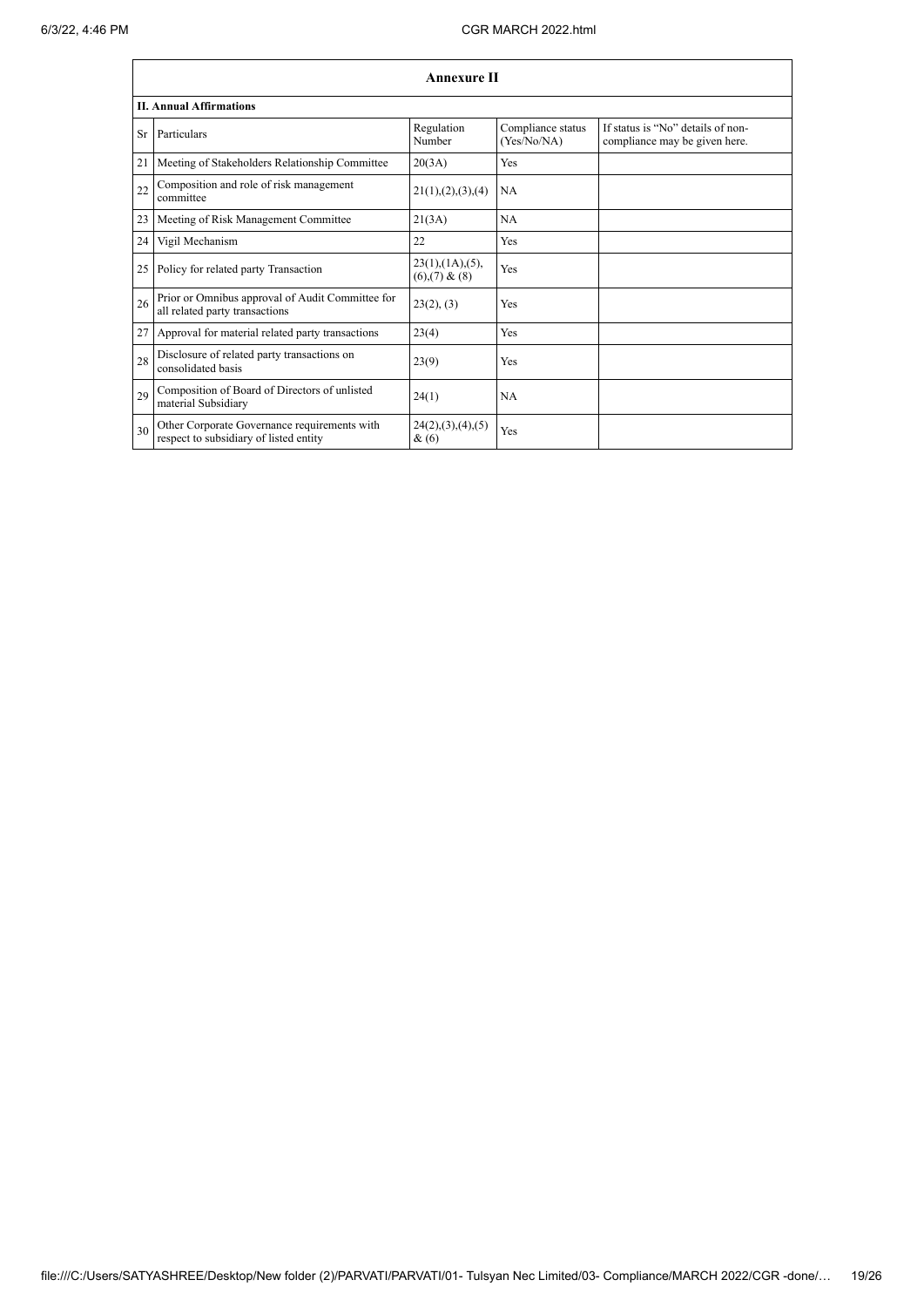|     | <b>Annexure II</b>                                                                                                   |                      |                                     |                                                                    |  |  |
|-----|----------------------------------------------------------------------------------------------------------------------|----------------------|-------------------------------------|--------------------------------------------------------------------|--|--|
|     | <b>II. Annual Affirmations</b>                                                                                       |                      |                                     |                                                                    |  |  |
| Sr. | Particulars                                                                                                          | Regulation<br>Number | Compliance<br>status<br>(Yes/No/NA) | If status is "No" details of non-<br>compliance may be given here. |  |  |
| 31  | Annual Secretarial Compliance Report                                                                                 | 24(A)                | <b>Yes</b>                          |                                                                    |  |  |
| 32  | Alternate Director to Independent Director                                                                           | 25(1)                | <b>NA</b>                           |                                                                    |  |  |
| 33  | Maximum Tenure                                                                                                       | 25(2)                | Yes                                 |                                                                    |  |  |
| 34  | Meeting of independent directors                                                                                     | $25(3)$ &<br>(4)     | Yes                                 |                                                                    |  |  |
| 35  | Familiarization of independent directors                                                                             | 25(7)                | <b>Yes</b>                          |                                                                    |  |  |
| 36  | Declaration from Independent Director                                                                                | $25(8)$ &<br>(9)     | Yes                                 |                                                                    |  |  |
| 37  | D & O Insurance for Independent Directors                                                                            | 25(10)               | NA                                  |                                                                    |  |  |
| 38  | Memberships in Committees                                                                                            | 26(1)                | <b>Yes</b>                          |                                                                    |  |  |
| 39  | Affirmation with compliance to code of conduct from members of<br>Board of Directors and Senior management personnel | 26(3)                | <b>Yes</b>                          |                                                                    |  |  |
| 40  | Disclosure of Shareholding by Non-Executive Directors                                                                | 26(4)                | NA                                  |                                                                    |  |  |
| 41  | Policy with respect to Obligations of directors and senior<br>management                                             | $26(2)$ &<br>26(5)   | Yes                                 |                                                                    |  |  |
|     | Any other information to be provided - Add Notes                                                                     |                      |                                     |                                                                    |  |  |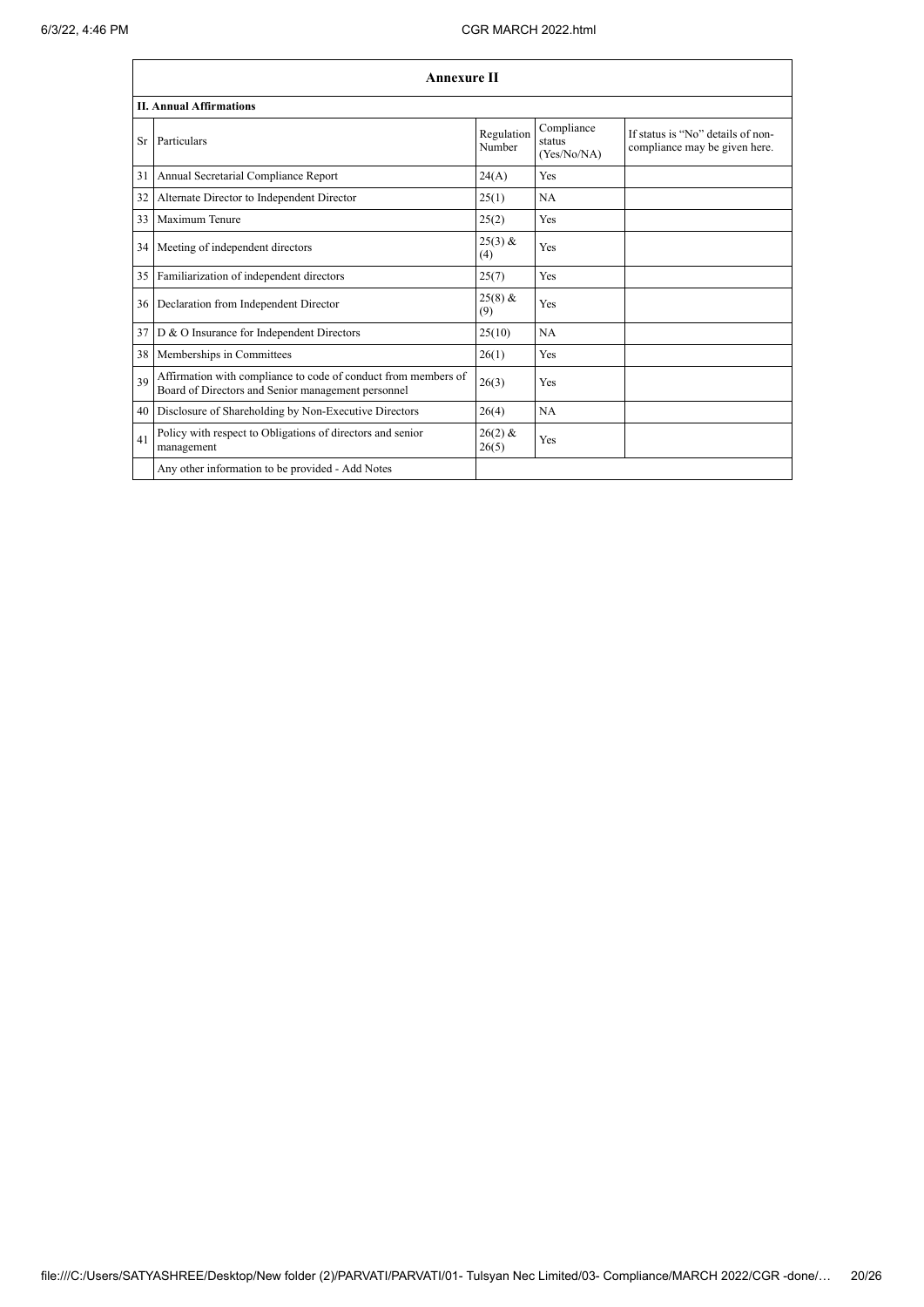|           | <b>Annexure II</b> |                       |  |  |  |  |
|-----------|--------------------|-----------------------|--|--|--|--|
|           | Name of signatory  | <b>SANJAY TULSYAN</b> |  |  |  |  |
| $\bigcap$ | Designation        | Managing Director     |  |  |  |  |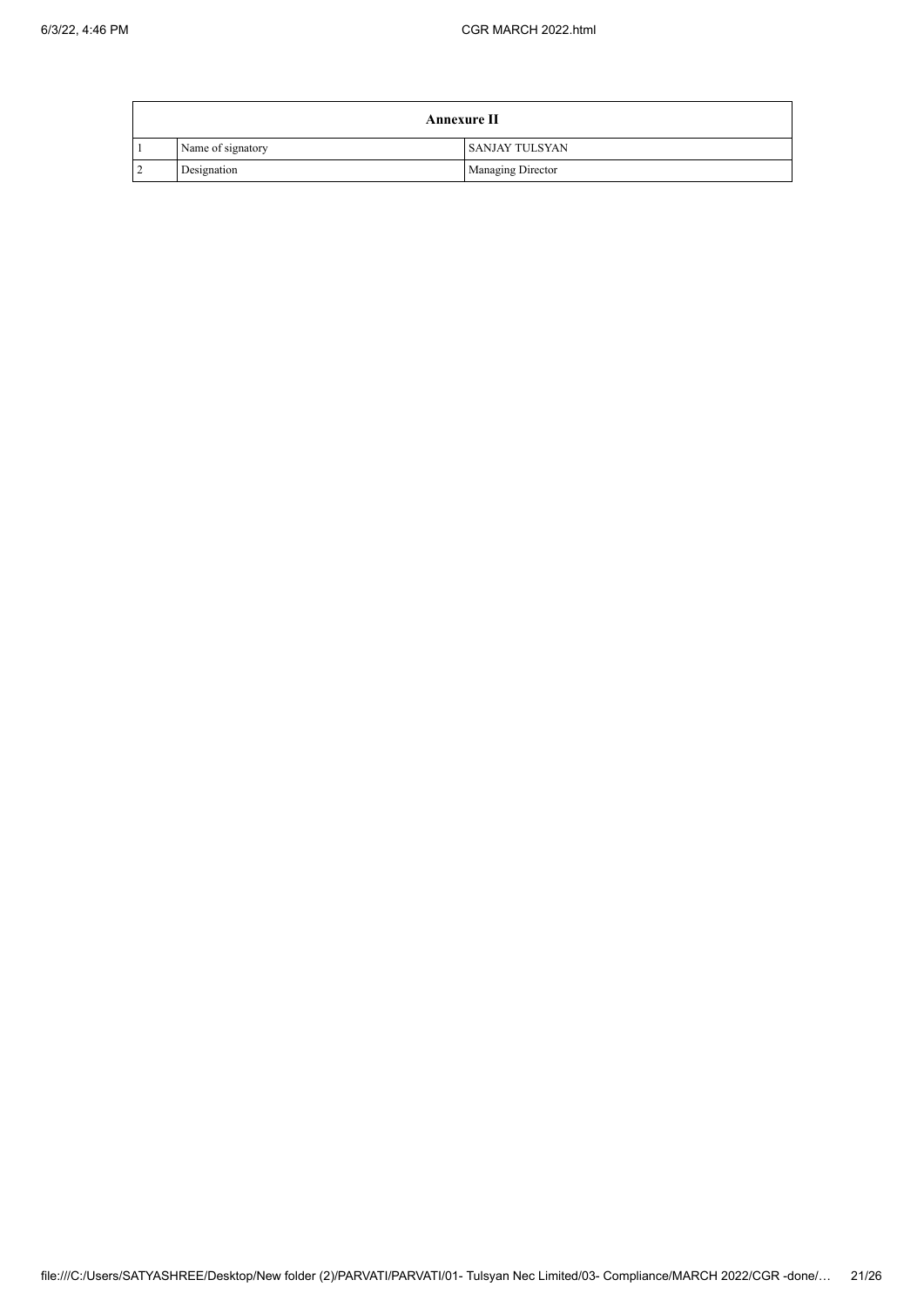| Annexure II                                                                                                                                                           |                                         |  |  |  |
|-----------------------------------------------------------------------------------------------------------------------------------------------------------------------|-----------------------------------------|--|--|--|
| <b>III.</b> Affirmations                                                                                                                                              |                                         |  |  |  |
| <b>Particulars</b>                                                                                                                                                    | <b>Compliance status</b><br>(Yes/No/NA) |  |  |  |
| The Listed Entity has approved Material Subsidiary Policy and the Corporate Governance requirements with<br>respect to subsidiary of Listed Entity have been complied | Yes                                     |  |  |  |
| Any other information to be provided                                                                                                                                  |                                         |  |  |  |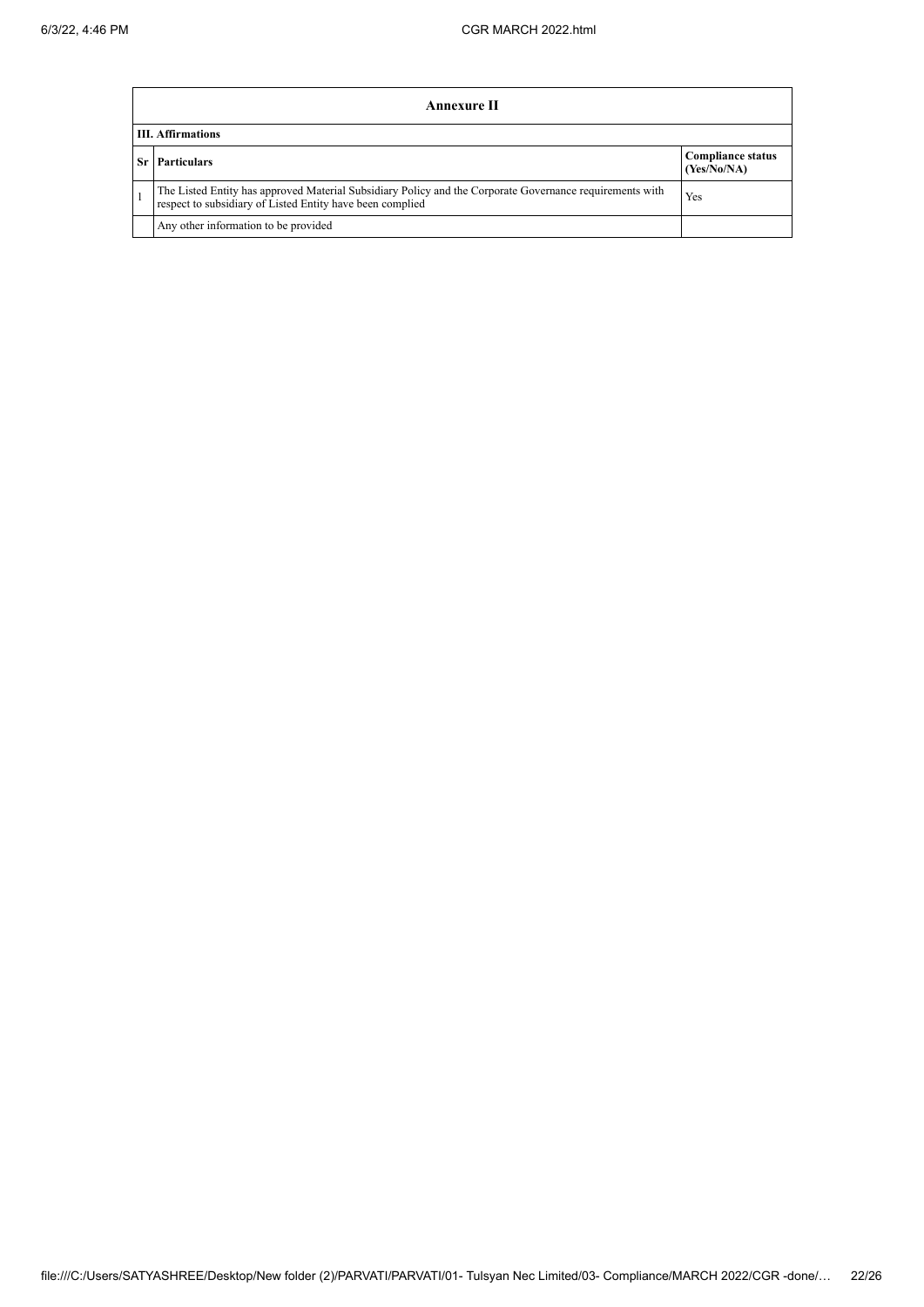|           | <b>Annexure II</b> |                       |  |  |  |  |
|-----------|--------------------|-----------------------|--|--|--|--|
|           | Name of signatory  | <b>SANJAY TULSYAN</b> |  |  |  |  |
| $\bigcap$ | Designation        | Managing Director     |  |  |  |  |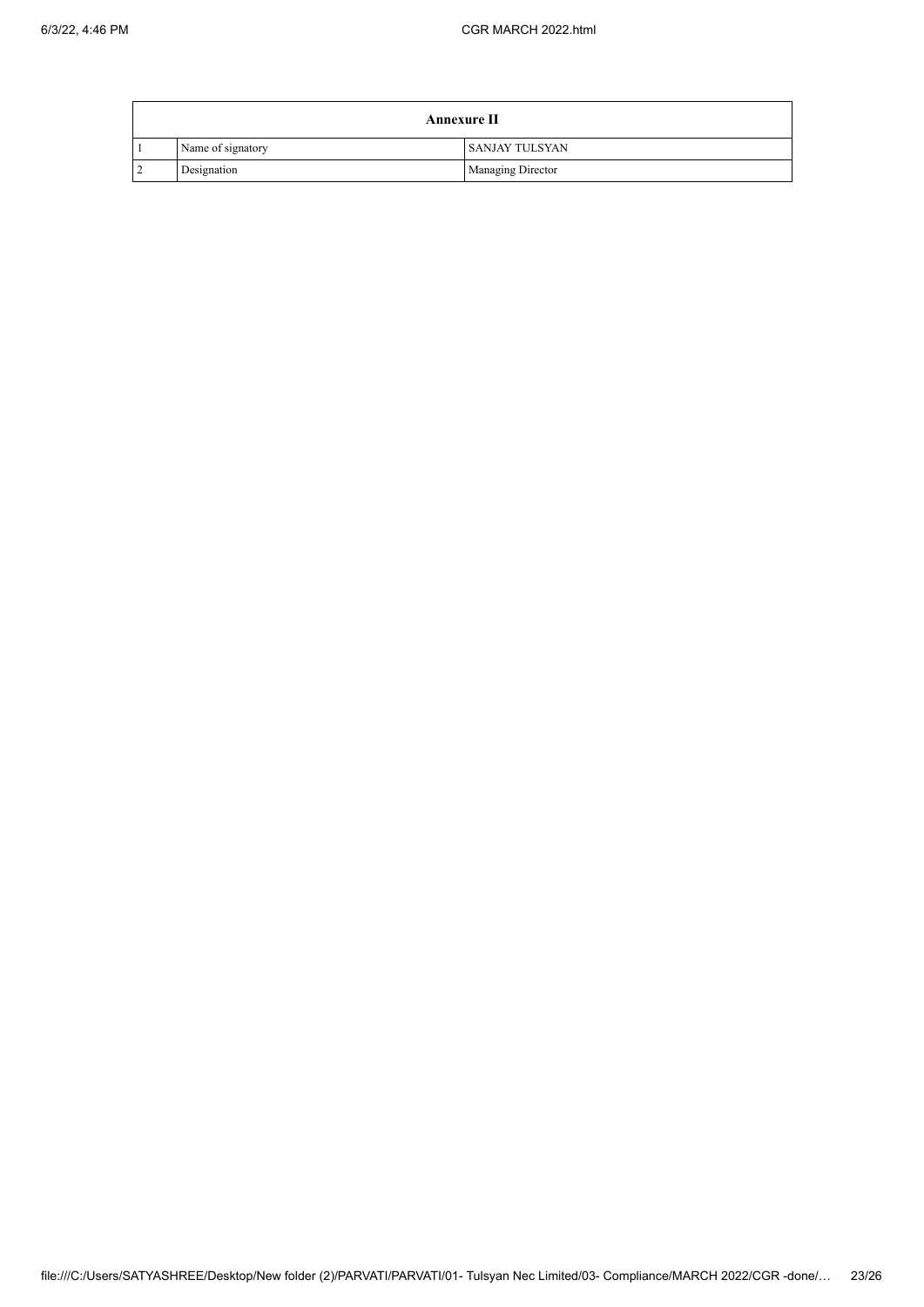| <b>Additional Half yearly Disclosure</b>                                                                                                                                                                                                                                                                                                                                                                                                |                                                |                                                                       |                                                                                                 |  |  |
|-----------------------------------------------------------------------------------------------------------------------------------------------------------------------------------------------------------------------------------------------------------------------------------------------------------------------------------------------------------------------------------------------------------------------------------------|------------------------------------------------|-----------------------------------------------------------------------|-------------------------------------------------------------------------------------------------|--|--|
| Applicability of disclosure                                                                                                                                                                                                                                                                                                                                                                                                             | Applicable                                     |                                                                       |                                                                                                 |  |  |
| Reason for Non Applicability                                                                                                                                                                                                                                                                                                                                                                                                            | Textual Information(1)                         |                                                                       |                                                                                                 |  |  |
| I. Disclosure of Loans/ guarantees/comfort letters /securities etc.refer note below                                                                                                                                                                                                                                                                                                                                                     |                                                |                                                                       |                                                                                                 |  |  |
| (A) Any loan or any other form of debt advanced by the listed entity directly or indirectly to                                                                                                                                                                                                                                                                                                                                          |                                                |                                                                       |                                                                                                 |  |  |
| Entity                                                                                                                                                                                                                                                                                                                                                                                                                                  | Aggregate amount advanced during six<br>months | Balance<br>outstanding<br>at the end of<br>six months                 |                                                                                                 |  |  |
| Promoter or any other entity controlled by them                                                                                                                                                                                                                                                                                                                                                                                         | $\bf{0}$                                       | $\mathbf{0}$                                                          |                                                                                                 |  |  |
| Promoter Group or any other entity controlled by them                                                                                                                                                                                                                                                                                                                                                                                   | $\mathbf{0}$                                   | $\mathbf{0}$                                                          |                                                                                                 |  |  |
| Directors (including relatives) or any other entity controlled<br>by them                                                                                                                                                                                                                                                                                                                                                               | $\theta$                                       | $\mathbf{0}$                                                          |                                                                                                 |  |  |
| KMPs or any other entity controlled by them                                                                                                                                                                                                                                                                                                                                                                                             | $\theta$                                       | $\boldsymbol{0}$                                                      |                                                                                                 |  |  |
| (B) Any guarantee / comfort letter (by whatever name called) provided by the listed entity directly or<br>indirectly, in connection with any loan(s) or any other form of debt availed By<br>Entity                                                                                                                                                                                                                                     | Type (guarantee, comfort letter etc.)          | Aggregate<br>amount of<br>issuance<br>during six<br>months            | Balance<br>outstanding at the<br>end of six<br>months(taking into<br>account any<br>invocation) |  |  |
| Promoter or any other entity controlled by them                                                                                                                                                                                                                                                                                                                                                                                         | $\theta$                                       | $\mathbf{0}$                                                          | $\bf{0}$                                                                                        |  |  |
| Promoter Group or any other entity controlled by them                                                                                                                                                                                                                                                                                                                                                                                   | $\mathbf{0}$                                   | $\mathbf{0}$                                                          | $\mathbf{0}$                                                                                    |  |  |
| Directors (including relatives) or any other entity controlled<br>by them                                                                                                                                                                                                                                                                                                                                                               | $\theta$                                       | $\mathbf{0}$                                                          | $\mathbf{0}$                                                                                    |  |  |
| KMPs or any other entity controlled by them                                                                                                                                                                                                                                                                                                                                                                                             | $\mathbf{0}$                                   | $\mathbf{0}$                                                          | $\bf{0}$                                                                                        |  |  |
| (C) Any security provided by the listed entity directly or indirectly, in connection with any loan(s) or any<br>other form of debt availed by                                                                                                                                                                                                                                                                                           |                                                |                                                                       |                                                                                                 |  |  |
| Entity                                                                                                                                                                                                                                                                                                                                                                                                                                  | Type of security (cash, shares etc.)           | Aggregate<br>value of<br>security<br>provided<br>during six<br>months | Balance<br>outstanding at the<br>end of six months                                              |  |  |
| Promoter or any other entity controlled by them                                                                                                                                                                                                                                                                                                                                                                                         | 0                                              | $\boldsymbol{0}$                                                      | $\boldsymbol{0}$                                                                                |  |  |
| Promoter Group or any other entity controlled by them                                                                                                                                                                                                                                                                                                                                                                                   | $\mathbf{0}$                                   | $\mathbf{0}$                                                          | $\mathbf{0}$                                                                                    |  |  |
| Directors (including relatives) or any other entity controlled<br>by them                                                                                                                                                                                                                                                                                                                                                               |                                                | $\boldsymbol{0}$                                                      | 0                                                                                               |  |  |
| KMPs or any other entity controlled by them                                                                                                                                                                                                                                                                                                                                                                                             | $\mathbf{0}$                                   | $\boldsymbol{0}$                                                      | $\mathbf{0}$                                                                                    |  |  |
| (D) Additional Information                                                                                                                                                                                                                                                                                                                                                                                                              |                                                |                                                                       | Textual<br>Information(2)                                                                       |  |  |
| <b>II.</b> Affirmations                                                                                                                                                                                                                                                                                                                                                                                                                 |                                                |                                                                       |                                                                                                 |  |  |
| Affirmations                                                                                                                                                                                                                                                                                                                                                                                                                            | Compliance<br><b>Status</b>                    | Company Remarks                                                       |                                                                                                 |  |  |
| All loans (or other form of debt), guarantees, comfort letters (by whatever name called) or securities<br>in connection with any loan(s) (or other form of debt) given directly or indirectly by the listed entity<br>to promoter(s), promoter group, director(s) (including their relatives), key managerial personnel<br>(including their relatives) or any entity controlled by them are in the economic interest of the<br>company. |                                                | Yes                                                                   | Textual<br>Information(3)                                                                       |  |  |
| Name                                                                                                                                                                                                                                                                                                                                                                                                                                    | SHANTHA KUMAR RP                               |                                                                       |                                                                                                 |  |  |
| Designation                                                                                                                                                                                                                                                                                                                                                                                                                             | CFO                                            |                                                                       |                                                                                                 |  |  |
| Place                                                                                                                                                                                                                                                                                                                                                                                                                                   | CHENNAI                                        |                                                                       |                                                                                                 |  |  |
| Date                                                                                                                                                                                                                                                                                                                                                                                                                                    | 20-04-2022                                     |                                                                       |                                                                                                 |  |  |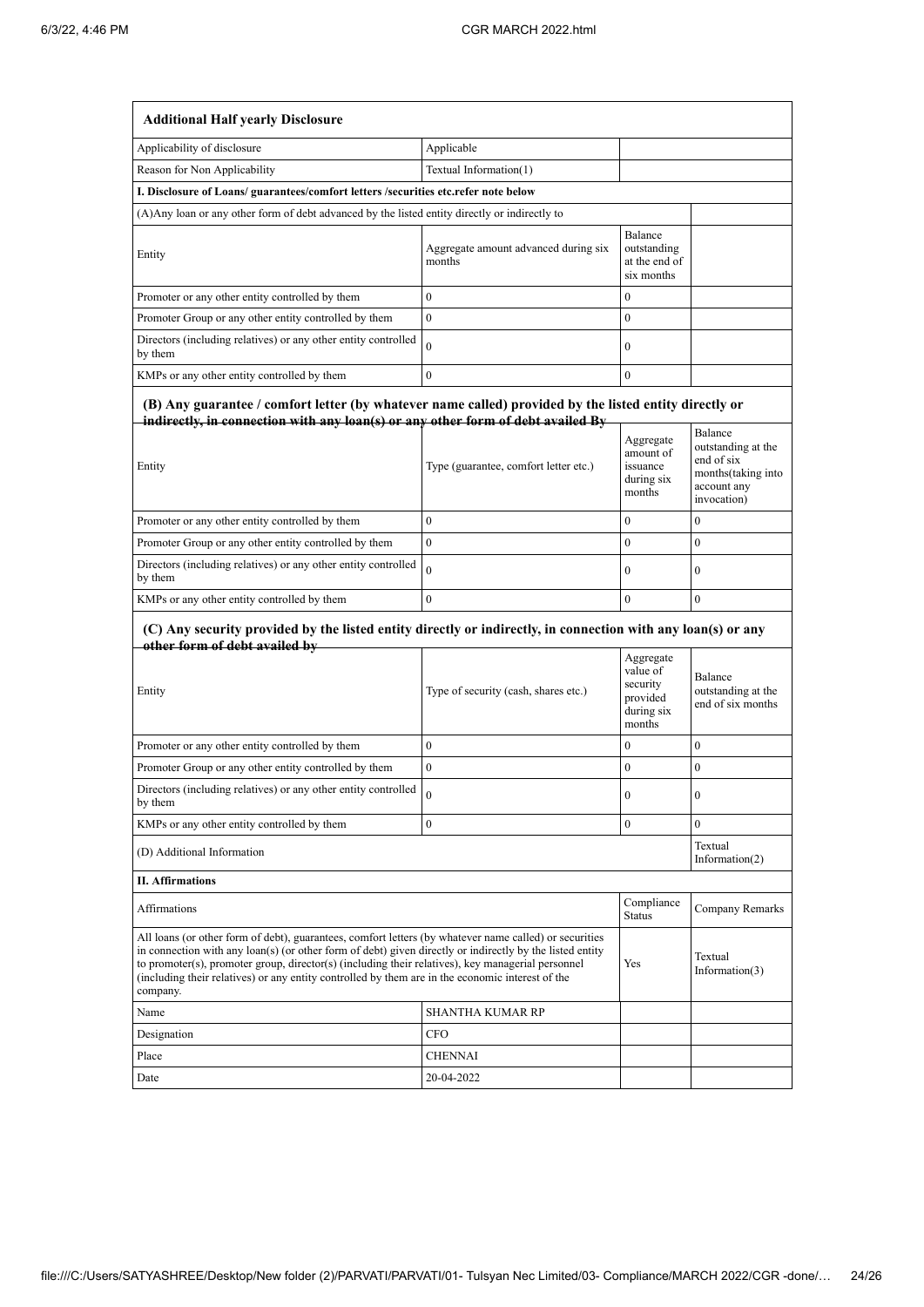| <b>Signatory Details</b> |                          |
|--------------------------|--------------------------|
| Name of signatory        | I SANJAY TULSYAN         |
| Designation of person    | <b>Managing Director</b> |
| Place                    | <b>CHENNAI</b>           |
| Date                     | 20-04-2022               |